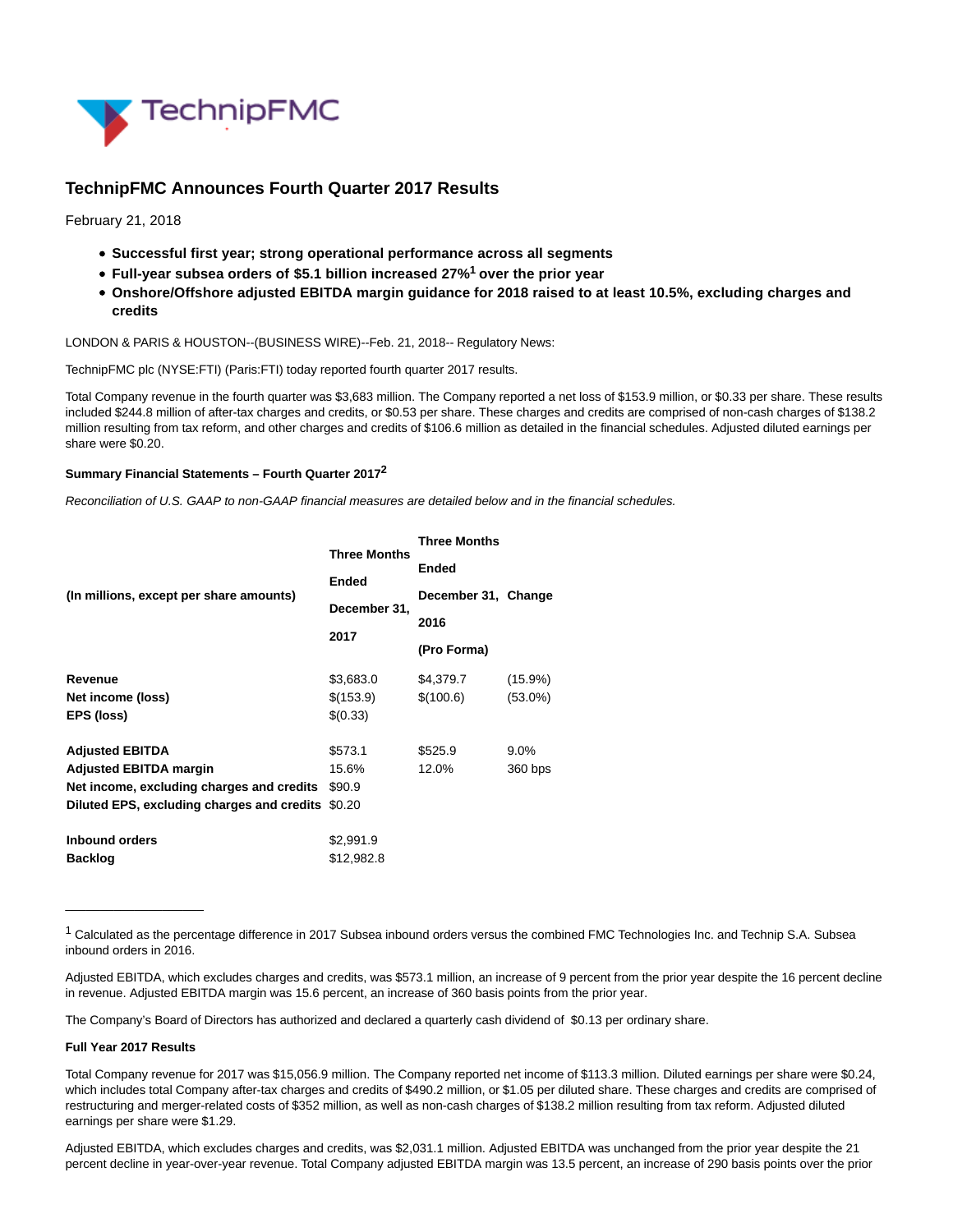#### **Summary Financial Statements – Full Year 20172**

Reconciliation of U.S. GAAP to non-GAAP financial measures are detailed below and in the financial schedules.

|                                            |                      | <b>Twelve Months</b> |            |  |  |
|--------------------------------------------|----------------------|----------------------|------------|--|--|
|                                            | <b>Twelve Months</b> | <b>Ended</b>         |            |  |  |
|                                            | <b>Ended</b>         |                      |            |  |  |
| (In millions, except per share amounts)    | December 31,         | December 31,         | Change     |  |  |
|                                            |                      | 2016<br>(Pro Forma)  |            |  |  |
|                                            | 2017                 |                      |            |  |  |
| Revenue                                    | \$15,056.9           | \$19,068.8           | $(21.0\%)$ |  |  |
| Net income                                 | \$113.3              | \$378.2              | $(70.0\%)$ |  |  |
| <b>Diluted EPS</b>                         | \$0.24               |                      |            |  |  |
| <b>Adjusted EBITDA</b>                     | \$2,031.1            | \$2,030.6            | n/m        |  |  |
| <b>Adjusted EBITDA margin</b>              | 13.5%                | 10.6%                | 290 bps    |  |  |
| Net income, excluding charges and credits  | \$603.5              |                      |            |  |  |
| Diluted EPS, excluding charges and credits | \$1.29               |                      |            |  |  |
| Inbound orders                             | \$10,196.3           |                      |            |  |  |
| <b>Backlog</b>                             | \$12,982.8           |                      |            |  |  |

Doug Pferdehirt, CEO of TechnipFMC, stated, "Our full year operational performance is a result of our relentless focus on project execution and our commitment to delivering client success. This focus was evident once again in the strong operational results demonstrated across all segments in the fourth quarter. Total Company adjusted EBITDA grew sequentially, driven by strong project execution and key milestone achievements on several projects in both Subsea and Onshore/Offshore. Surface Technologies results were broadly in-line with the solid third quarter performance. We are extremely pleased with these results along with the many operational, commercial, and strategic accomplishments of our first year as TechnipFMC."

"Full year Subsea orders of \$5.1 billion increased 27 percent from the prior year, reflecting a book-to-bill approaching one. In Subsea, we recorded \$1.7 billion in orders for the quarter; this included our 6<sup>th</sup>, and first major, iEPCI™ award for the VNG Norge Fenja project in Norway. Total Company orders were \$3 billion in the quarter, and year-end backlog stands at \$13 billion."

Pferdehirt continued, "In 2018, we expect to see another increase in subsea market activity, driven by major projects as well as a blend of small-to-mid size projects and service opportunities. We remain confident that our inbound orders will grow year-over-year and that as much as 25 percent of these orders will come from iEPCI™ in 2018."

"In Onshore/Offshore, we were awarded Bapco's Sitra refinery expansion in Bahrain, which follows our successful completion of the FEED study. We remain confident in further downstream awards in the near-term. Our front-end engineering activity is also signaling a resurgence in the natural gas market, with notable prospects in North America, the Arctic region and the Middle East. We are further encouraged by growth in our medium-to-long term prospects, which could provide considerable inbound opportunity in the coming years."

"In the North American surface market, we see increased activity in unconventional resources, driven by further improvement in rig count and increased frac intensity. In 2018, we believe that revenues for our North American business will begin to approach the levels we achieved at the cycle peak in 2014. We also expect international markets will return to growth in 2018, although at a more moderate pace than North America. The Middle East, Asia Pacific, and Europe are positioned for the strongest growth."

Pferdehirt concluded, "We will balance investment for growth against returning capital to our investors and will continue the dividend and share repurchase activity we initiated last year. Our strong execution performance and market acceptance of our integrated business model and new technologies, combined with our continued focus on cost and efficiency, positions us well to deliver strong performance in 2018."

#### **Operational and Financial Highlights – Fourth Quarter 2017**

#### **Subsea**

#### **Financial Highlights**2

Reconciliation of U.S. GAAP to non-GAAP financial measures are detailed below and in the financial schedules.

| (In millions) |                              | <b>Three Months</b> |  |  |
|---------------|------------------------------|---------------------|--|--|
|               | <b>Three Months</b><br>Ended | Ended               |  |  |
|               | December 31,<br>2017         | December 31, Change |  |  |
|               |                              | 2016                |  |  |
|               |                              | (Pro Forma)         |  |  |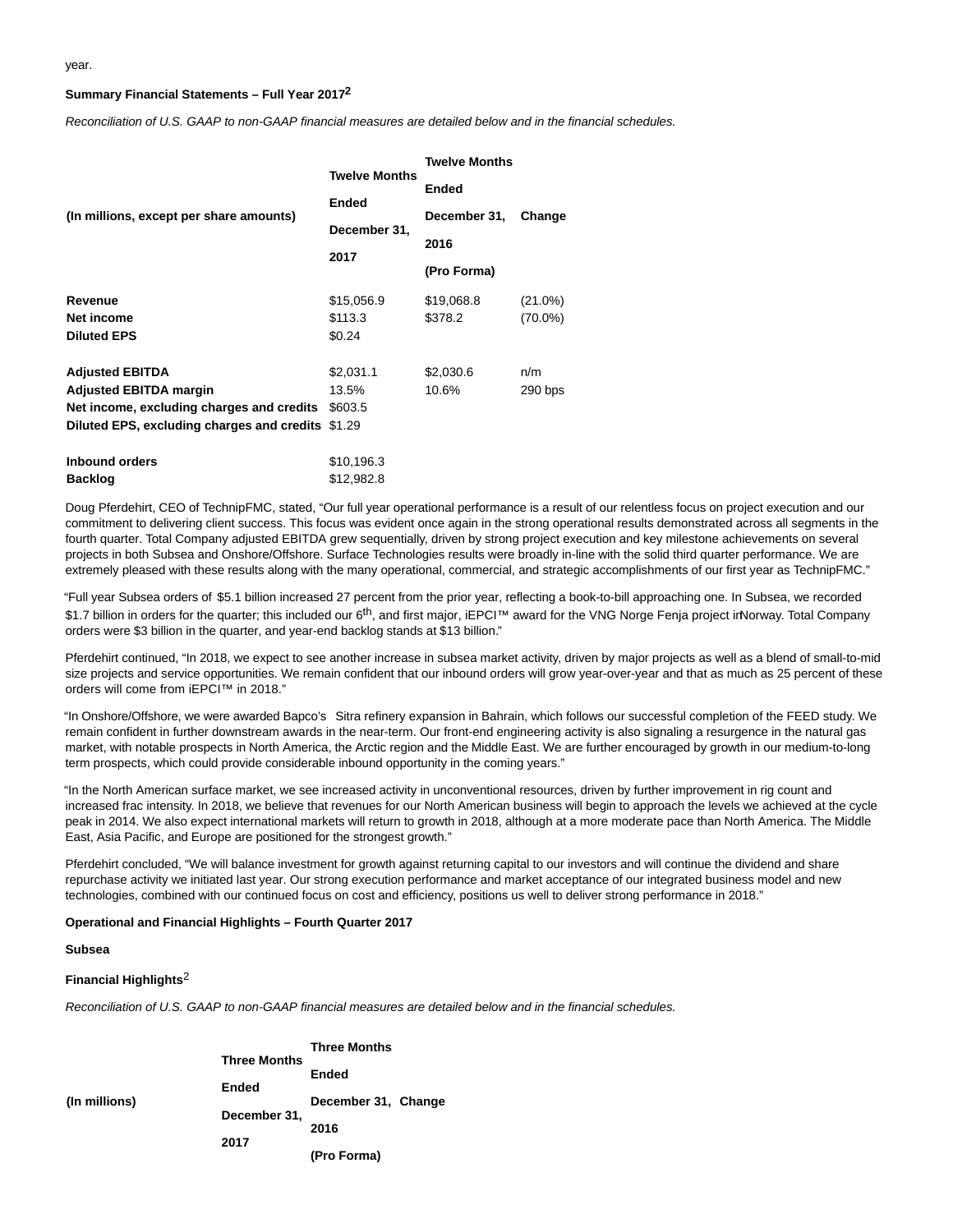| Revenue                      | \$1,292.2 | \$2,024.1 | (36.2%)    |
|------------------------------|-----------|-----------|------------|
| <b>Operating profit</b>      | \$67.4    | \$146.3   | $(53.9\%)$ |
| <b>Adjusted EBITDA</b>       | \$244.1   | \$395.9   | (38.3%)    |
| Adjusted EBITDA margin 18.9% |           | 19.6%     | (70 bps)   |
| <b>Inbound orders</b>        | \$1,724.8 |           |            |
| <b>Backlog</b>               | \$6,203.9 |           |            |

Subsea reported fourth quarter revenue of \$1,292.2 million. Revenue was down 36.2 percent from the prior year, primarily due to a reduction in project activity within the Europe and Africa as well as Asia Pacific regions. Revenue continues to be negatively impacted by prior period declines in inbound orders related to the market downturn.

Subsea reported operating profit of \$67.4 million; adjusted EBITDA was \$244.1 million with a margin of 18.9 percent. Operating profit margin decreased from the prior year as a result of the revenue decline, although strong project execution and cost reduction initiatives mitigated the negative impact of reduced project activity. Adjusted EBITDA margin decreased only 70 basis points from the prior-year results despite a 36.2 percent decline in revenue, and benefitted from the same factors that impacted operating profit margin.

Vessel utilization rate for the fourth quarter was 65 percent, down from 70 percent in the third quarter and from 78 percent in the prior year.

Fourth Quarter Subsea Highlights

#### **Total Kaombo**

The installation campaign for umbilicals, spools, and other subsea components continues, followed by hook-up of the FPSO.

#### **Shell Appomattox**

Subsea tree assembly and testing of industry's first extreme high pressure / high temperature (15,000psi / 400°F) subsea production system is progressing well.

#### **Statoil Trestakk iEPCI™**

Work on the subsea infrastructure is ongoing and preparations well underway for offshore installation campaign.

Subsea inbound orders for the quarter were \$1,724.8 million. The following awards were announced in the period:

### **VNG Norge Fenja iEPCI™ Project in Norwegian Sea**

Award for integrated engineering, procurement, construction, and installation (iEPCI™) which covers the provision of subsea equipment including umbilicals, risers, flowlines and the subsea production system.

#### **Statoil Snorre Expansion Project in North Sea**

Award for the engineering, procurement, and construction of the Snorre Expansion which covers the delivery of subsea production systems and includes six subsea templates and subsea production equipment.

#### **Murphy Sabah Oil Block H Gas Development Project in Malaysia**

Award for the engineering, procurement, construction, installation, and commissioning (EPCIC) of the umbilicals, risers, and flowlines as well as installation.

#### **Estimated Backlog Scheduling as of December 31, 2017**

| (In millions)   | <b>Subsea</b> |
|-----------------|---------------|
| 2018            | \$3,358.7     |
| 2019            | \$1,566.2     |
| 2020 and beyond | \$1.279.0     |
| Total           | \$6,203.9     |

• Backlog does not capture all revenue potential for subsea services.

#### **Onshore/Offshore**

#### **Financial Highlights**2

Reconciliation of U.S. GAAP to non-GAAP financial measures are detailed below and in the financial schedules.

**(In millions) Three Months Three Months Change**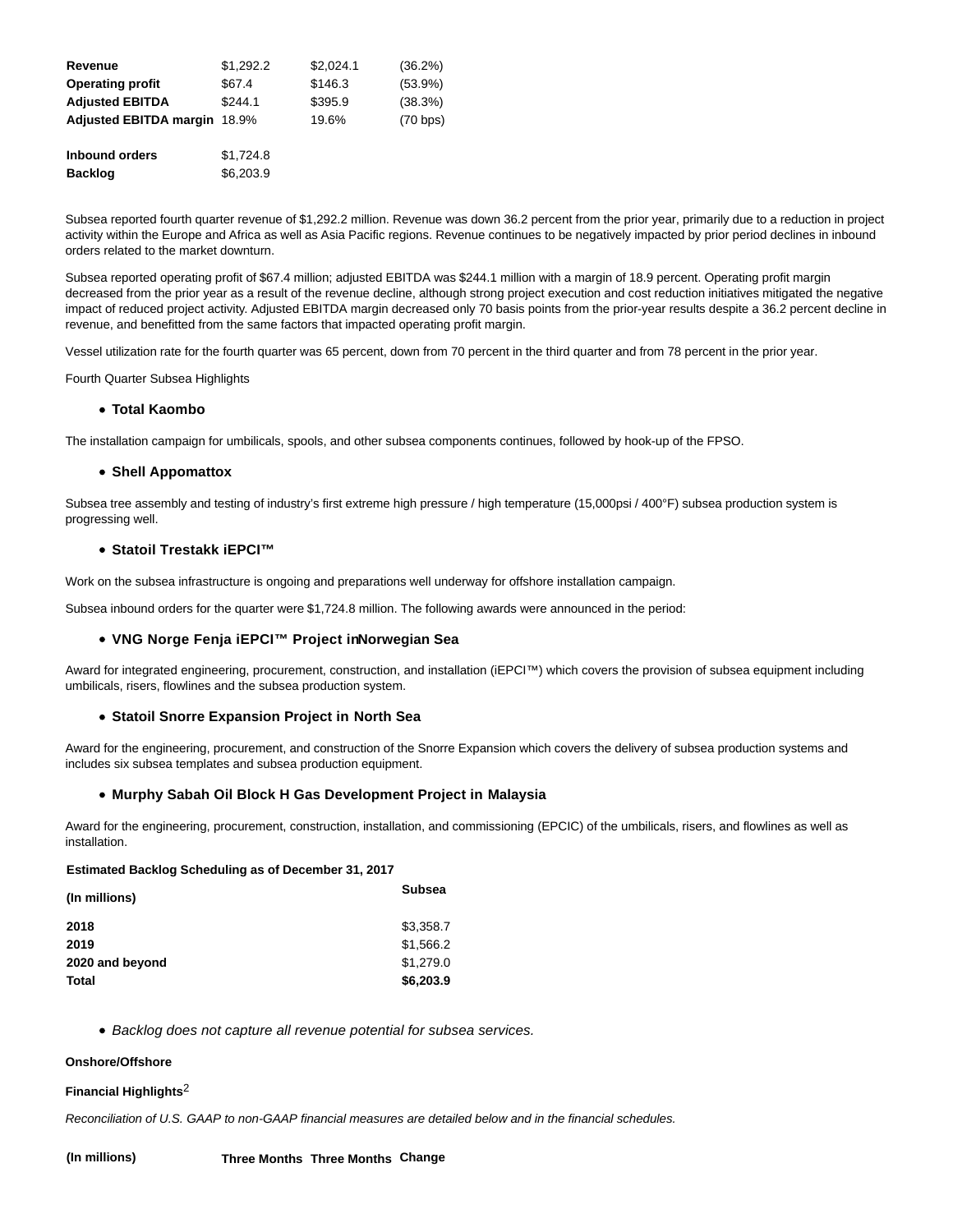|                                | Ended<br>December 31,<br>2017 | <b>Ended</b><br>December 31, |           |  |
|--------------------------------|-------------------------------|------------------------------|-----------|--|
|                                |                               |                              |           |  |
|                                |                               | 2016                         |           |  |
|                                |                               | (Pro Forma)                  |           |  |
| Revenue                        | \$2.019.5                     | \$2,060.9                    | $(2.0\%)$ |  |
| <b>Operating profit (loss)</b> | \$257.2                       | \$(55.0)                     | n/m       |  |
| <b>Adjusted EBITDA</b>         | \$294.5                       | \$134.6                      | 118.8%    |  |
| <b>Adjusted EBITDA margin</b>  | 14.6%                         | 6.5%                         | 810 bps   |  |
| <b>Inbound orders</b>          | \$874.2                       |                              |           |  |
| <b>Backlog</b>                 | \$6.369.1                     |                              |           |  |

Onshore/Offshore reported fourth quarter revenue of \$2,019.5 million. Revenue declined 2 percent from the prior-year quarter. Revenue was modestly lower as we neared completion of the first phase of Yamal LNG, largely offset by increased project activity in the Europe, Middle East, and Asia Pacific regions.

Onshore/Offshore reported operating profit of \$257.2 million; adjusted EBITDA was \$294.5 million with a margin of 14.6 percent. Operating profit and margin improved year-over-year due to solid execution and the achievement of key milestones on several major projects, including Yamal LNG. These same factors drove the significant year-over-year improvement in adjusted EBITDA and margin; adjusted EBITDA margin increased 810 basis points from the prior-year results.

Fourth Quarter Onshore/Offshore Highlights

#### **Yamal LNG**

Train 1 start-up successful with first cargo loaded in December 2017, with additional cargos achieved to date. Construction and commissioning of Trains 2 and 3 progressing with Train 2 start-up planned for the second half of 2018.

#### **SIBUR Zapsib 2**

Engineering completed at the end of December, with most equipment already on site and construction activities ongoing.

### **ENOC Jebel Ali Refinery Upgrade**

Mechanical as well as electrical and instrumentation subcontracts awarded. Mobilization at site ramping up. Piping prefabrication campaign has begun.

#### **Shell Prelude FLNG**

Offshore commissioning campaign in progress.

#### **Statoil Aasta Hansteen Spar**

Commissioning completed.

Onshore/Offshore inbound orders for the quarter were \$874.2 million. The following award was announced in the period:

#### **Bapco Sitra Refinery Expansion in Bahrain**

Award of \$4.2 billion from Bahrain Petroleum Company (Bapco), jointly with Samsung Engineering and Tecnicas Reunidas, for the Bapco Modernization Program, which entails capacity expansion of the existing Sitra oil refinery. Project award follows our successful completion of the FEED study and will be executed on an engineering, procurement, construction, and commissioning (EPCC) lump sum turnkey basis. Slated for completion in 2022.

Note: This award will be reflected in financial results in the first quarter of 2018. Additionally, the Company is not the majority owner of the joint venture and therefore will not fully consolidate the financial results. Inbound orders and backlog for the project will only reflect work awarded directly to affiliates of TechnipFMC by the joint venture.

#### **Estimated Backlog Scheduling as of December 31, 2017**

| (In millions)   | Onshore/Offshore |
|-----------------|------------------|
| 2018            | \$4,236.3        |
| 2019            | \$1,494.3        |
| 2020 and beyond | \$638.5          |
| <b>Total</b>    | \$6,369.1        |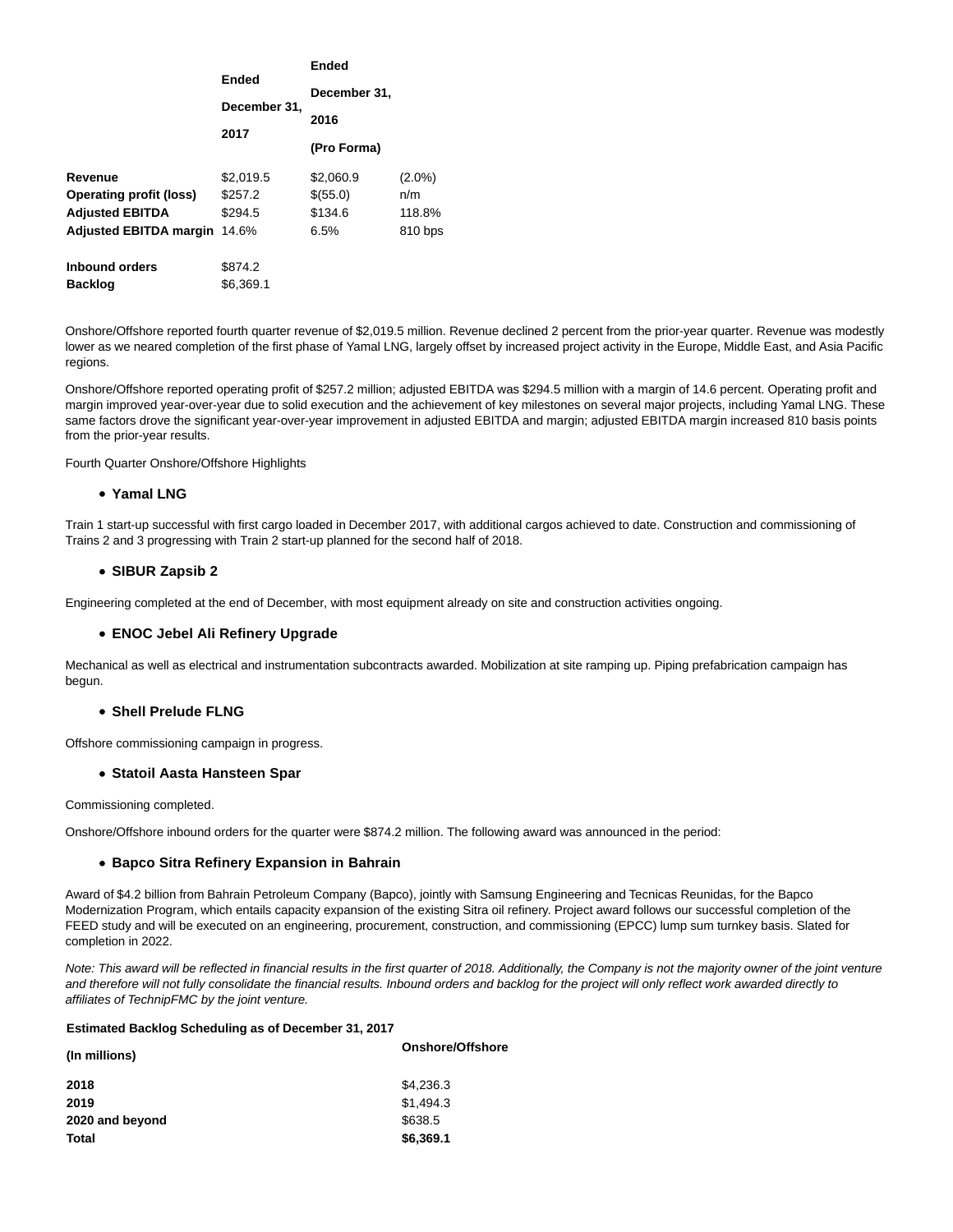Backlog does not capture all revenue potential in future periods given reimbursable scope portions of existing contracts.

#### **Surface Technologies**

#### **Financial Highlights**2

Reconciliation of U.S. GAAP to non-GAAP financial measures are detailed below and in the financial schedules.

|                                     |                     | <b>Three Months</b><br>Ended |          |  |
|-------------------------------------|---------------------|------------------------------|----------|--|
| (In millions)                       | <b>Three Months</b> |                              |          |  |
|                                     | Ended               | December 31, Change          |          |  |
|                                     | December 31,        | 2016                         |          |  |
|                                     | 2017                |                              |          |  |
|                                     |                     | (Pro Forma)                  |          |  |
| Revenue                             | \$372.3             | \$303.6                      | 22.6%    |  |
| <b>Operating profit (loss)</b>      | \$53.3              | \$(5.3)                      | n/m      |  |
| <b>Adjusted EBITDA</b>              | \$75.8              | \$17.5                       | 333.1%   |  |
| <b>Adjusted EBITDA margin 20.4%</b> |                     | 5.8%                         | 1,460bps |  |
| <b>Inbound orders</b>               | \$392.9             |                              |          |  |
| <b>Backlog</b>                      | \$409.8             |                              |          |  |

Surface Technologies reported fourth quarter revenue of \$372.3 million. Revenue increased 22.6 percent from the prior-year quarter as a result of the increase in North American well completion activity, while international markets remained stable across our products and services portfolio.

Surface Technologies reported operating profit of \$53.3 million. Adjusted EBITDA was \$75.8 million with a margin of 20.4 percent.

Operating profit and margin improved significantly year-over-year due to robust North America surface activity favorably impacting product mix as well as cost savings benefits. These same factors drove the year-over-year improvement in adjusted EBITDA and margin.

Inbound orders for the quarter improved sequentially to \$392.9 million. Backlog was \$409.8 million. Given the short-cycle nature of the business, most orders are quickly converted into sales revenue; longer contracts are typically converted within twelve months.

#### **Corporate Items**

 $\_$ 

Corporate expense in the fourth quarter was \$86.8 million. Excluding charges and credits of \$44.8 million associated with the merger, corporate expense was \$42 million.

Net interest expense was \$122.8 million in the quarter, which included an increase in the liability payable to joint venture partners of \$90.8 million.

The Company recorded a tax provision during the fourth quarter of \$295.8 million, which included charges of \$138.2 million related to tax reform<sup>3</sup>, mostly in the United States. The quarterly rate also reflects an increase in valuation allowances in certain jurisdictions for which no future profitability is expected, as well as certain project costs realized in the quarter for which no tax benefit is allowed. Excluding the impact of these discrete items and tax law changes, the effective tax rate in the quarter was 33 percent.

Total depreciation and amortization for the fourth quarter was \$153 million, including depreciation and amortization related to purchase price accounting for the merger of \$35.1 million.

Capital expenditures were \$85.3 million during the fourth quarter.

The Company repurchased two million shares during the quarter for total consideration of \$54.9 million. The Company remains committed to repurchasing the full authorization of up to \$500 million in ordinary shares no later than the end of 2018.

#### **Guidance**

The Company's full-year guidance  $3$  for 2018 is provided below. The following update is reflected in the outlook:

<sup>&</sup>lt;sup>2</sup> All prior year period comparisons are to pro forma results for 2016 as if the merger had been completed on January 1, 2016 and fully consolidated the Yamal LNG joint venture for the full period.

<sup>3</sup> Included in the charges related to tax reform is the impact of the Tax Cuts and Jobs Act of 2017 (U.S. tax reform), effective January 1, 2018, which creates a territorial tax system and reduces the U.S. corporate income tax rate to 21 percent. Also included in the charges related to tax reform are French corporate tax surcharges resulting from the 2017 Finance Act introduced in late 2017.

TechnipFMC recorded \$134.9 million of discrete charges as a result of the new U.S. law. These one-time, non-cash charges are comprised of a transition tax (a mandatory tax on previously deferred earnings of certain non-U.S. subsidiaries) and a charge related to revaluation of U.S. deferred tax assets and liabilities to the new lower U.S. corporate income tax rate. These charges are subject to revision as the Company concludes its analysis of the impact of the new law. The Company anticipates that no cash taxes will be due as a result of the transition tax.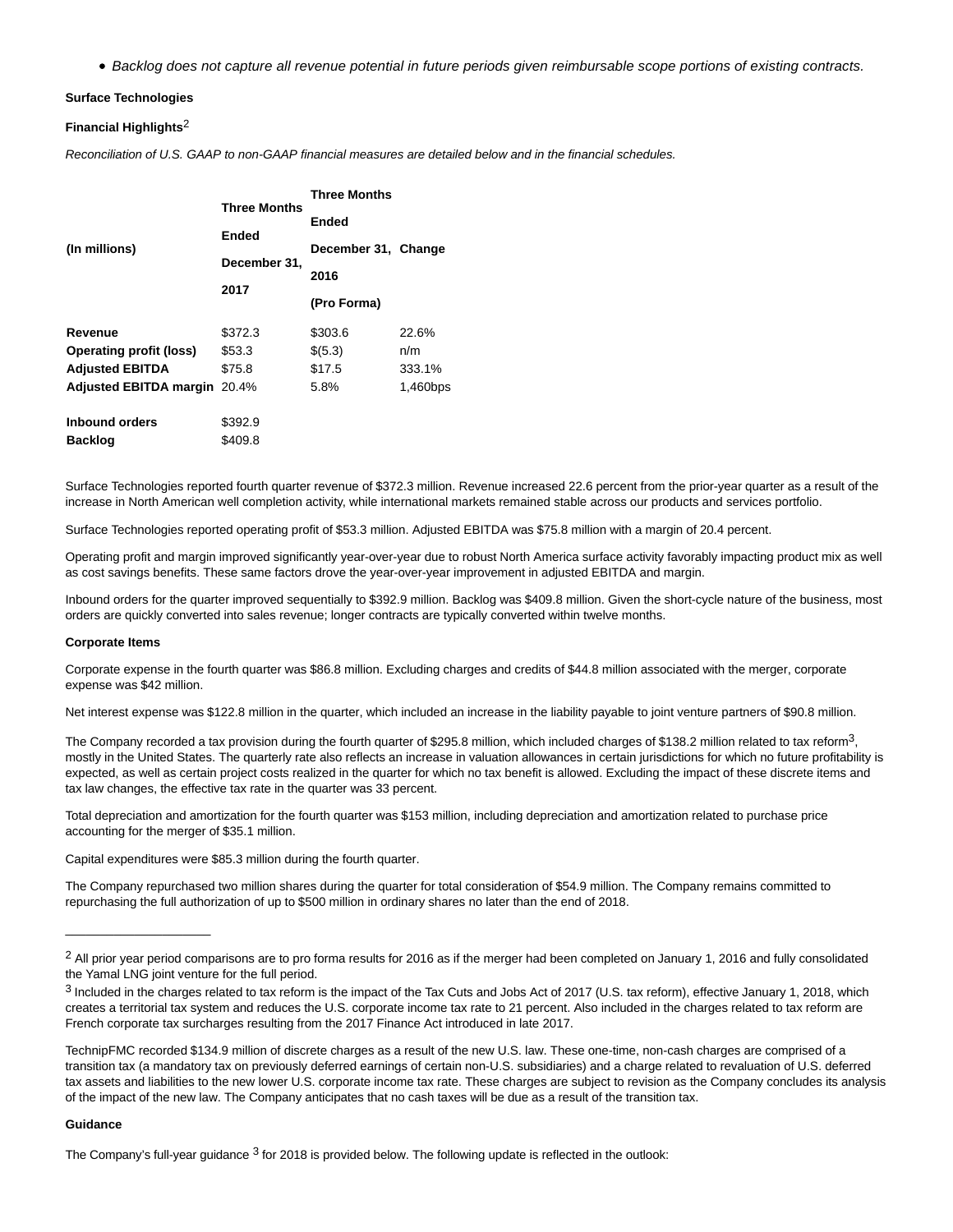Onshore/Offshore revenue in a range of \$5.3 – 5.7 billion; EBITDA margin<sup>4</sup> of at least 10.5% (excluding charges and credits); margin guidance has been increased from the previous guidance of at least 9.5%.

The following items are unchanged from the previous outlook:

- Subsea revenue in a range of \$5.0 5.3 billion; EBITDA margin<sup>4</sup> of at least 14% (excluding charges and credits).
- Surface Technologies revenue in a range of \$1.5 1.6 billion; EBITDA margin<sup>4</sup> of at least 17.5% (excluding charges and credits).

**2018 Guidance \***Items updated February 21, 2018

| <b>Subsea</b>                                      | Onshore/Offshore                                      | <b>Surface Technologies</b>                          |
|----------------------------------------------------|-------------------------------------------------------|------------------------------------------------------|
| Revenue in a range of $$5.0 - 5.3$ billion         | Revenue in a range of $$5.3 - 5.7$ billion            | Revenue in a range of $$1.5 - 1.6$ billion           |
| EBITDA margin <sup>4</sup> at least 14% (excluding | EBITDA margin <sup>4</sup> at least 10.5%* (excluding | EBITDA margin <sup>4</sup> at least 17.5% (excluding |
| amortization related impact of purchase price      | amortization related impact of purchase price         | amortization related impact of purchase price        |
| accounting, and other charges and credits)         | accounting, and other charges and credits)            | accounting, and other charges and credits)           |

#### **TechnipFMC**

**Corporate expense** \$40 – 45 million per quarter (excluding the impact of foreign currency fluctuations)

Net interest expense approximately \$20 – 22 million per quarter (excluding the impact of revaluation of partners' redeemable financial liability)

**Tax rate** 28 – 32% for the full year (excluding the impact of discrete items)

**Capital expenditures** approximately \$300 million for the full year

**Merger integration and restructuring costs** approximately \$100 million for the full year

**Cost synergies** \$450 million annual savings (\$200 million exit run-rate 12/31/17, \$400 million exit run-rate 12/31/18, \$450 million exit run-rate 12/31/19)

#### **Teleconference**

\_\_\_\_\_\_\_\_\_\_\_\_\_\_\_\_\_\_\_\_\_\_\_

The Company will host a teleconference on Thursday, February 22, 2018 to discuss the fourth quarter 2017 financial results. The call will begin at 1 p.m. London time (8 a.m. New York time). Dial-in information and an accompanying presentation can be found a[t www.technipfmc.com.](http://cts.businesswire.com/ct/CT?id=smartlink&url=http%3A%2F%2Finvestors.technipfmc.com&esheet=51762192&newsitemid=20180221006317&lan=en-US&anchor=www.technipfmc.com&index=1&md5=1246f39884b98067806a7e6921842bb9)

Webcast access will also be available on our website prior to the start of the call. An archived audio replay will be available after the event at the same website address. In the event of a disruption of service or technical difficulty during the call, information will be posted on our website.

#### **###**

#### **About TechnipFMC**

TechnipFMC is a global leader in subsea, onshore/offshore, and surface projects. With our proprietary technologies and production systems, integrated expertise, and comprehensive solutions, we are transforming our clients' project economics.

We are uniquely positioned to deliver greater efficiency across project lifecycles from concept to project delivery and beyond. Through innovative technologies and improved efficiencies, our offering unlocks new possibilities for our clients in developing their oil and gas resources.

Each of our more than 37,000 employees is driven by a steady commitment to clients and a culture of purposeful innovation, challenging industry conventions, and rethinking how the best results are achieved.

To learn more about us and how we are enhancing the performance of the world's energy industry, go to TechnipFMC.com and follow us on Twitter @TechnipFMC.

<sup>4</sup> Our guidance measure, adjusted EBITDA margin, is a non-GAAP measure. We are unable to provide a reconciliation to a comparable GAAP measure on a forward-looking basis without unreasonable effort because of the unpredictability of the individual components of the most directly comparable GAAP financial measure and the variability of items excluded from such measure. Such information may have a significant, and potentially unpredictable, impact on our future financial results.

This communication contains "forward-looking statements" as defined in Section 27A of the United States Securities Act of 1933, as amended, and Section 21E of the United States Securities Exchange Act of 1934, as amended. Words such as "believe," "expect," "anticipate," "plan," "intend," "foresee," "should," "would," "could," "may," "estimate," "outlook" and similar expressions are intended to identify forward-looking statements, which are generally not historical in nature. Such forward-looking statements involve significant risks, uncertainties and assumptions that could cause actual results to differ materially from our historical experience and our present expectations or projections, including the following known material factors: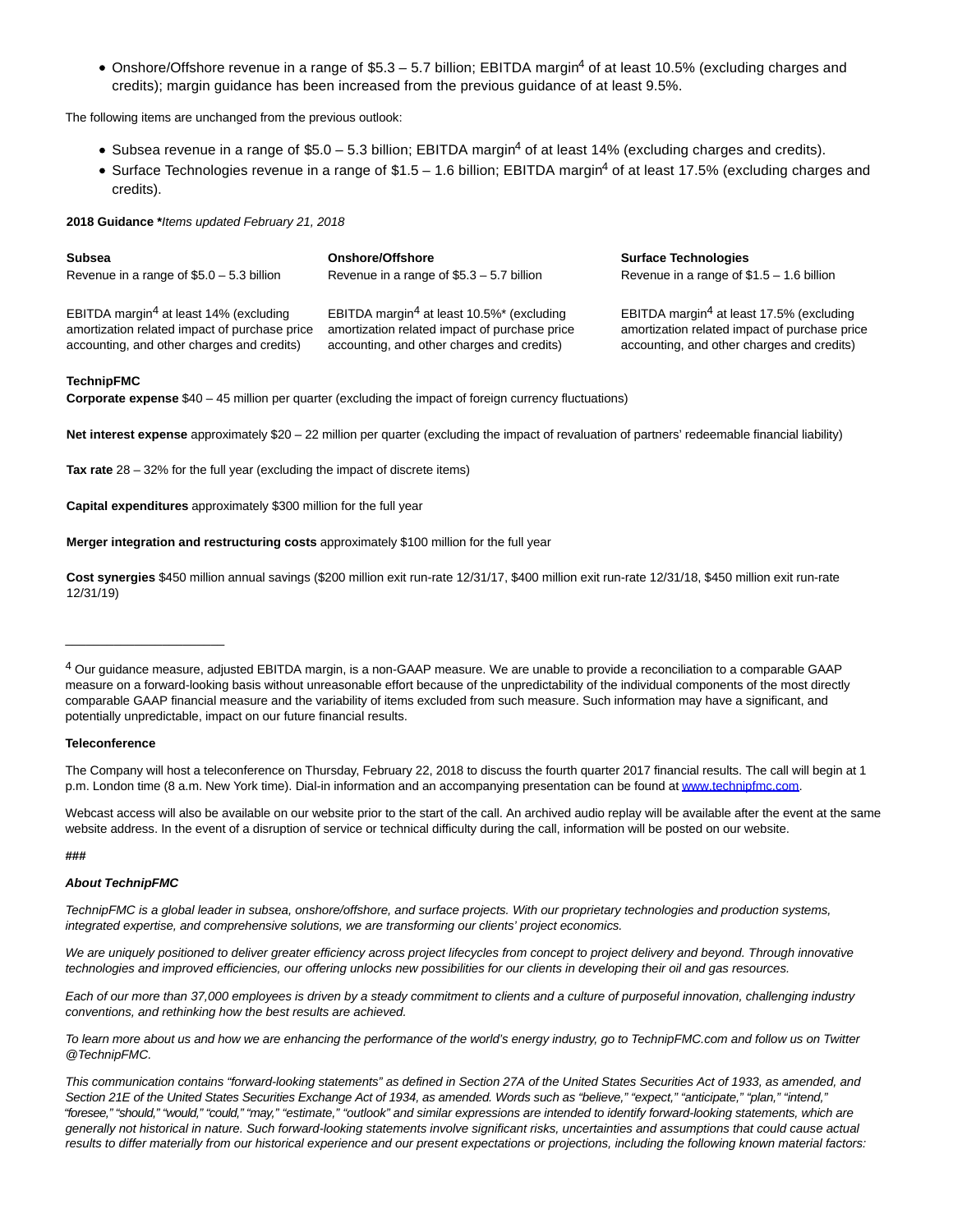- unanticipated changes relating to competitive factors in our industry;
- demand for our products and services, which is affected by changes in the price of, and demand for, crude oil and natural gas in domestic and international markets;
- our ability to develop and implement new technologies and services, as well as our ability to protect and maintain critical intellectual property assets;
- potential liabilities arising out of the installation or use of our products;
- cost overruns related to our fixed price contracts or asset construction projects that may affect revenue;
- disruptions in the timely delivery of our backlog and its effect on our future sales, profitability, and our relationships with our customers;
- risks related to reliance on subcontractors, suppliers and joint venture partners in the performance of our contracts;
- ability to hire and retain key personnel;
- piracy risks for our maritime employees and assets;
- the cumulative loss of major contracts or alliances;
- U.S. and international laws and regulations, including environmental laws and regulations, that may increase our costs, limit the demand for our products and services or restrict our operations;
- disruptions in the political, regulatory, economic and social conditions of the countries in which we conduct business;
- risks associated with The Depository Trust Company and Euroclear for clearance services for shares traded on the NYSE and Euronext Paris, respectively;
- results of the United Kingdom's referendum on withdrawal from the European Union;
- risks associated with being an English public limited company, including the need for court approval of "distributable profits" and stockholder approval of certain capital structure decisions;
- ability to pay dividends or repurchase shares;
- risks relating to the amount of our existing and future debt and compliance with covenants under our debt instruments;
- downgrade in the ratings of our debt could restrict our ability to access the debt capital markets;
- the outcome of uninsured claims and litigation against us;
- the risks of currency exchange rate fluctuations associated with our international operations;
- risks that FMC Technologies, Inc. and Technip S.A. will not be integrated successfully or that the combined company will not realize estimated cost savings, value of certain tax assets, synergies and growth or that such benefits may take longer to realize than expected;
- unanticipated or significant merger-related costs;
- failure of our information technology infrastructure, including as a result of cyberattacks, or any significant breach of security;
- risks associated with tax liabilities, changes in U.S. federal or international tax laws or interpretations of, or future changes to, such laws;
- risks related to seasonal variations and adverse weather conditions; and
- such other risks set forth in our filings with the United States Securities and Exchange Commission and in our filings with the Autorité des marchés financiers or the U.K. Financial Conduct Authority.

We caution you not to place undue reliance on any forward-looking statements, which speak only as of the date hereof. We undertake no obligation to publicly update or revise any of our forward-looking statements after the date they are made, whether as a result of new information, future events or otherwise, except to the extent required by law.

#### **TECHNIPFMC plc AND CONSOLIDATED SUBSIDIARIES**

#### **GAAP FINANCIAL STATEMENTS**

The financial statements included in this press release, which are unaudited, do not represent the Company's statutory accounts to be filed with Companies House, and the Company's statutory accounts have not yet been delivered and registered for the year ended December 31, 2017 with Companies House.

The U.S. GAAP financial statements for TechnipFMC plc and consolidated subsidiaries are provided on the following pages. The financial results reflect the following information:

- On January 16, 2017, TechnipFMC was created by the business combination of Technip S.A. (Technip) and FMC Technologies, Inc. (FMC Technologies).
- In December of 2016, Technip increased its ownership in the Yamal LNG joint venture and became the controlling shareholder. Under U.S. GAAP, this resulted in full consolidation of the joint venture on the date of the transaction.

Therefore, the results for the three and twelve months ended December 31, 2017:

- 1. Include Technip for the full period;
- 2. Include the results of FMC Technologies for the period January 17 to December 31, 2017; revenue of \$112.9 million during the period from January 1 to January 16, 2017 were excluded, of which approximately 70 percent came from the Subsea segment; and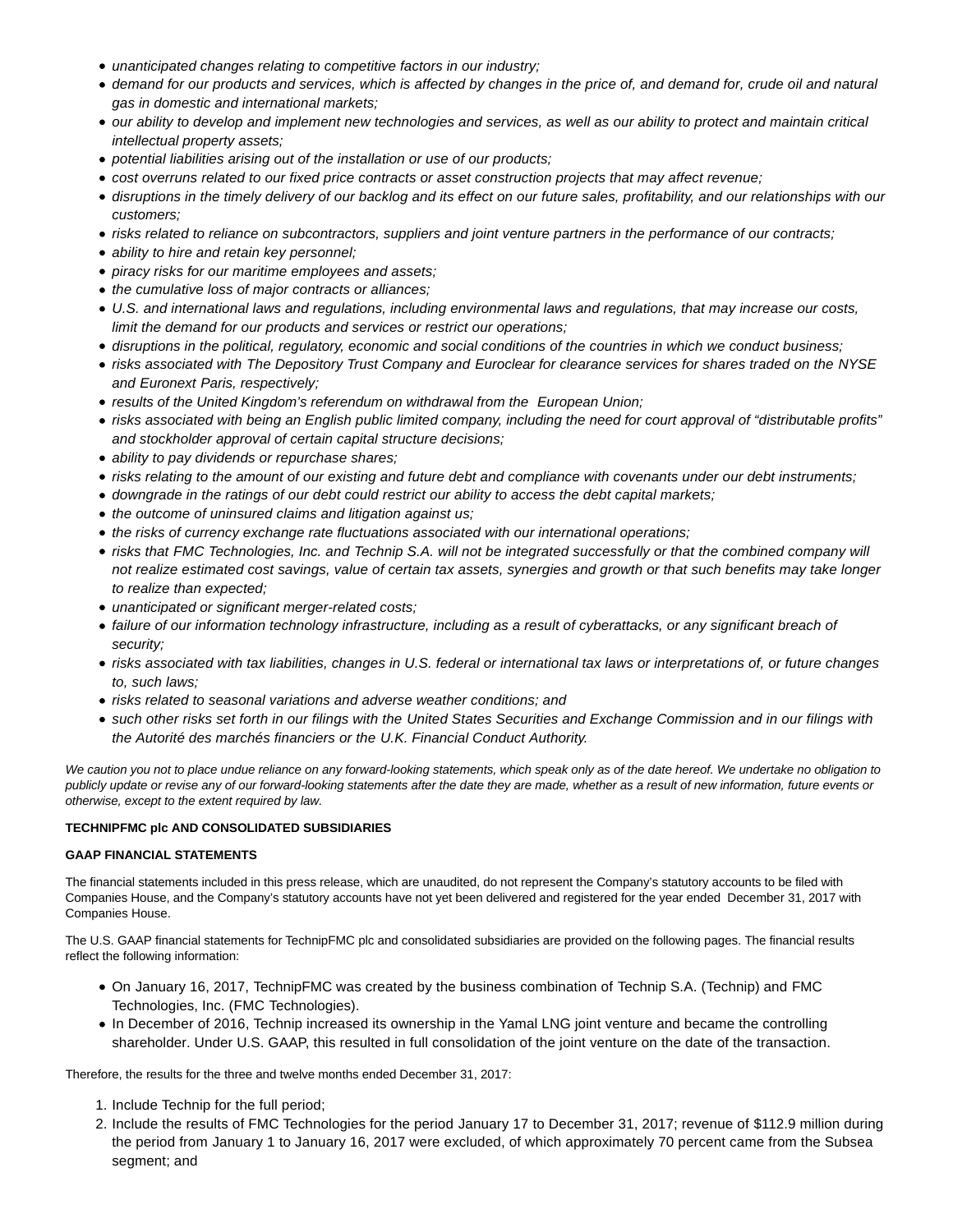3. Fully consolidate the Yamal LNG joint venture for the full period, within the Onshore/Offshore segment.

The results for the three and twelve months ended December 31, 2016 only include the results of Technip, inclusive of the equity in affiliate income from the Yamal LNG joint venture.

When referencing these financial statements, adjusted EBITDA is also used to describe EBITDA excluding amortization related to the impact of purchase price accounting and other charges and credits.

#### **TECHNIPFMC PLC AND CONSOLIDATED SUBSIDIARIES**

### **CONDENSED CONSOLIDATED STATEMENTS OF INCOME**

**(In millions except per share amounts)**

|                                                            | (Unaudited)                                   |                       |            |             |  |
|------------------------------------------------------------|-----------------------------------------------|-----------------------|------------|-------------|--|
|                                                            | <b>Three Months Ended Twelve Months Ended</b> |                       |            |             |  |
|                                                            | December 31                                   |                       |            | December 31 |  |
|                                                            | 2017                                          | 2016                  | 2017       | 2016        |  |
| Revenue                                                    |                                               | \$3,683.0 \$2,047.7   | \$15,056.9 | \$9,199.6   |  |
| Costs and expenses                                         | 3,387.1                                       | 2,237.7               | 14,091.7   | 8,743.6     |  |
|                                                            | 295.9                                         | (190.0)               | 965.2      | 456.0       |  |
| Other income (expense), net                                | (4.8)                                         | 68.9                  | 77.8       | 124.2       |  |
| Income (loss) before net interest expense and income taxes | 291.1                                         | (121.1)               | 1,043.0    | 580.2       |  |
| Net interest expense                                       | (122.8)                                       | (7.4)                 | (363.3)    | (28.8)      |  |
| Income (loss) before income taxes                          | 168.3                                         | (128.5)               | 679.7      | 551.4       |  |
| Provision for income taxes                                 | 295.8                                         | 26.5                  | 545.5      | 180.3       |  |
| Net income (loss)                                          | (127.5)                                       | (155.0)               | 134.2      | 371.1       |  |
| Net loss (income) attributable to noncontrolling interests | (26.4)                                        | 21.2                  | (20.9)     | 22.2        |  |
| Net income (loss) attributable to TechnipFMC plc           |                                               | \$ (153.9) \$ (133.8) | \$113.3    | \$393.3     |  |
| Earnings (loss) per share attributable to TechnipFMC plc:  |                                               |                       |            |             |  |
| <b>Basic</b>                                               | \$(0.33)                                      | \$(1.13)              | \$0.24     | \$3.29      |  |
| <b>Diluted</b>                                             | \$(0.33)                                      | \$(1.13)              | \$0.24     | \$3.16      |  |
| Weighted average shares outstanding:                       |                                               |                       |            |             |  |
| <b>Basic</b>                                               | 466.2                                         | 118.7                 | 466.7      | 119.4       |  |
| <b>Diluted</b>                                             | 466.2                                         | 118.7                 | 468.3      | 125.1       |  |

#### **TECHNIPFMC PLC AND CONSOLIDATED SUBSIDIARIES**

**BUSINESS SEGMENT DATA**

**(In millions)**

|                                             | (Unaudited) |                           |             |                            |
|---------------------------------------------|-------------|---------------------------|-------------|----------------------------|
|                                             |             | <b>Three Months Ended</b> |             | <b>Twelve Months Ended</b> |
|                                             | December 31 |                           | December 31 |                            |
|                                             | 2017        | 2016                      | 2017        | 2016                       |
| Revenue                                     |             |                           |             |                            |
| Subsea                                      | \$1,292.2   | \$1.225.8                 | \$5,877.4   | \$5,850.5                  |
| Onshore/Offshore                            | 2.019.5     | 821.9                     | 7,904.5     | 3,349.1                    |
| Surface Technologies                        | 372.3       |                           | 1,274.6     | ۰                          |
| Other revenue and intercompany eliminations | (1.0)       | ۰                         | 0.4         | $\blacksquare$             |
|                                             | \$3,683.0   | \$2,047.7                 | \$15,056.9  | \$9,199.6                  |

#### **Income (loss) before income taxes**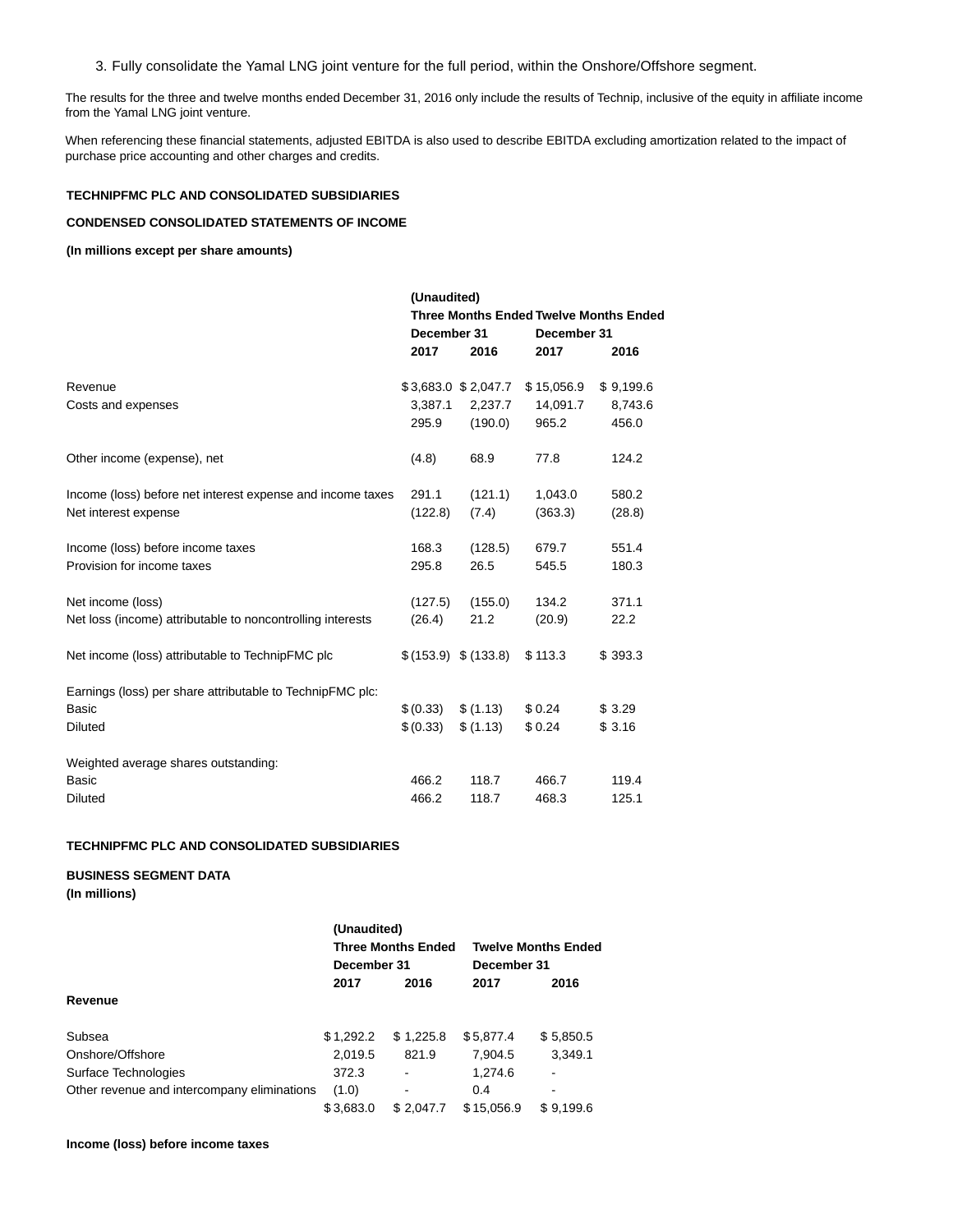| Segment operating profit (loss)       |         |           |         |         |
|---------------------------------------|---------|-----------|---------|---------|
| Subsea                                | \$67.4  | \$62.1    | \$460.5 | \$732.0 |
| Onshore/Offshore                      | 257.2   | (105.7)   | 810.9   | 34.1    |
| Surface Technologies                  | 53.3    | ۰         | 82.7    |         |
| Total segment operating profit (loss) | 377.9   | (43.6)    | 1,354.1 | 766.1   |
| Corporate items                       |         |           |         |         |
| Corporate expense, net (1)            | (86.8)  | (77.5)    | (311.1) | (185.9) |
| Interest expense                      | (122.8) | (7.4)     | (363.3) | (28.8)  |
| Total corporate items                 | (209.6) | (84.9)    | (674.4) | (214.7) |
| Income (loss) before income taxes (2) | \$168.3 | \$(128.5) | \$679.7 | \$551.4 |

(1) Corporate expense, net primarily includes corporate staff expenses, stock-based compensation expenses, other employee benefits, certain foreign exchange gains and losses, and merger-related transaction expenses. (2) Includes amounts attributable to noncontrolling interests.

# **TECHNIPFMC PLC AND CONSOLIDATED SUBSIDIARIES BUSINESS SEGMENT DATA**

### **(Unaudited and in millions)**

|                           | <b>Three Months Ended</b><br>December 31 |           | <b>Twelve Months Ended</b> |           |
|---------------------------|------------------------------------------|-----------|----------------------------|-----------|
|                           |                                          |           | December 31                |           |
|                           | 2017                                     | 2016      | 2017                       | 2016      |
| <b>Inbound Orders (1)</b> |                                          |           |                            |           |
| Subsea                    | \$1,724.8                                | \$503.6   | \$5,143.6                  | \$2,384.9 |
| Onshore/Offshore          | 874.2                                    | 1,191.4   | 3,812.9                    | 3,689.0   |
| Surface Technologies      | 392.9                                    |           | 1,239.8                    |           |
| Total inbound orders      | \$2.991.9                                | \$1.695.0 | \$10,196.3                 | \$6,073.9 |

|                      | December 31 |            |  |  |  |
|----------------------|-------------|------------|--|--|--|
|                      | 2017        | 2016       |  |  |  |
| Order Backlog (2)    |             |            |  |  |  |
| Subsea               | \$6.203.9   | \$4,909.0  |  |  |  |
| Onshore/Offshore     | 6,369.1     | 11.834.9   |  |  |  |
| Surface Technologies | 409.8       |            |  |  |  |
| Total order backlog  | \$12.982.8  | \$16.743.9 |  |  |  |

(1) Inbound orders represent the estimated sales value of confirmed customer orders received during the reporting

period.

(2) Order backlog is calculated as the estimated sales value of unfilled, confirmed customer orders at the reporting date.

### **TECHNIPFMC PLC AND CONSOLIDATED SUBSIDIARIES CONDENSED CONSOLIDATED BALANCE SHEETS (In millions)**

|                             | (Unaudited)  |              |  |
|-----------------------------|--------------|--------------|--|
|                             | December 31, | December 31, |  |
|                             | 2017         | 2016         |  |
| Cash and cash equivalents   | \$6,737.4    | \$6,269.3    |  |
| Trade receivables, net      | 1,735.2      | 1,469.5      |  |
| Costs in excess of billings | 1,770.1      | 1,040.8      |  |
| Inventories, net            | 987.0        | 334.7        |  |
| Other current assets        | 2,094.6      | 1,822.9      |  |
| Total current assets        | 13.324.3     | 10.937.2     |  |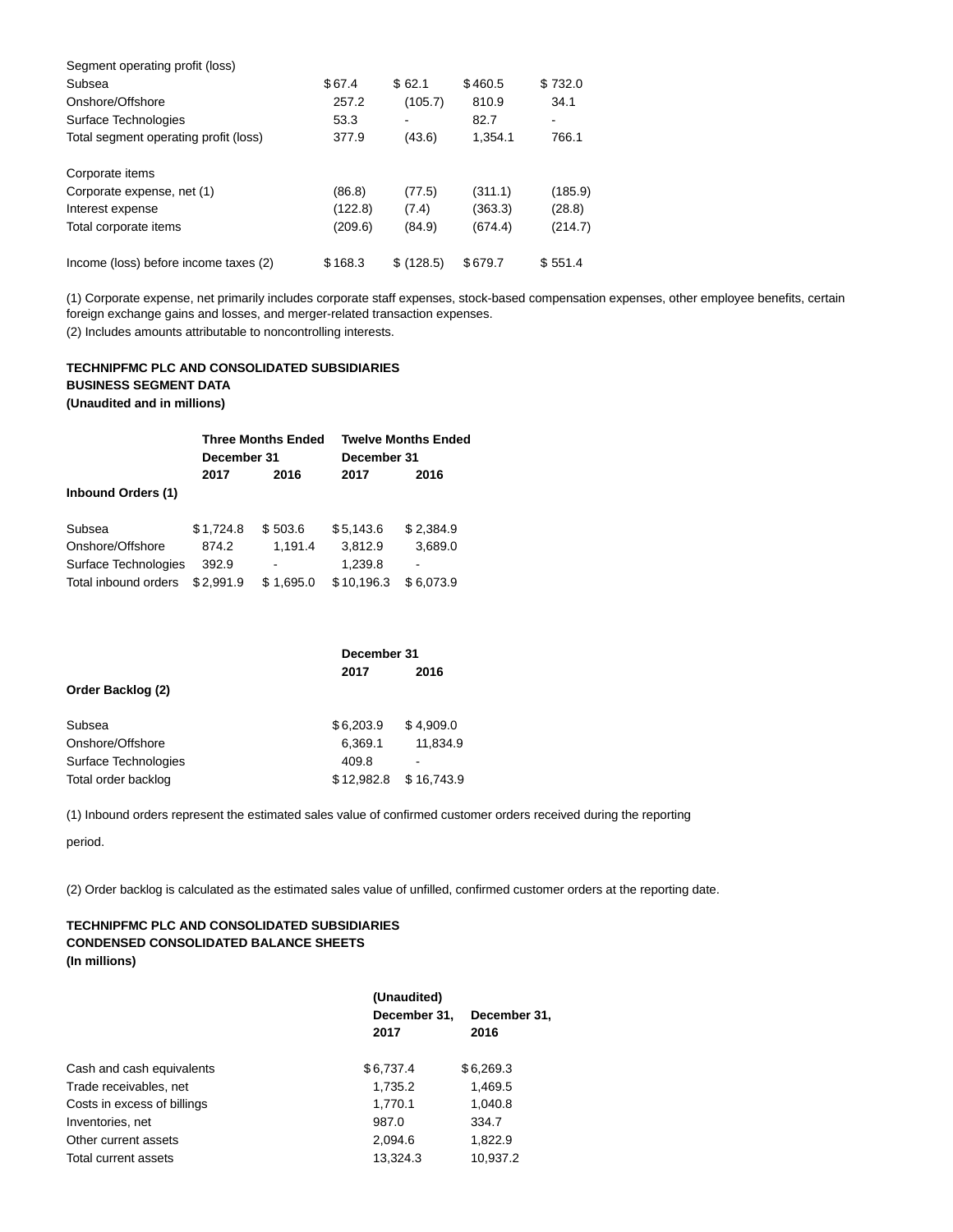| Property, plant and equipment, net                           | 3,871.5    | 2,620.1    |
|--------------------------------------------------------------|------------|------------|
| Goodwill                                                     | 8,929.8    | 3,718.3    |
| Intangible assets, net                                       | 1,333.8    | 173.7      |
| Other assets                                                 | 1,111.5    | 1,172.4    |
| Total assets                                                 | \$28,570.9 | \$18,621.7 |
| Short-term debt and current portion of long-term debt \$77.1 |            | \$683.6    |
| Accounts payable, trade                                      | 4,003.2    | 3,837.7    |
| Advance payments                                             |            |            |
| Billings in excess of costs                                  | 3,461.9    | 4,141.8    |
| Other current liabilities                                    | 2,634.4    | 2,225.8    |
| <b>Total current liabilities</b>                             | 10,176.6   | 10,888.9   |
| Long-term debt, less current portion                         | 3,777.9    | 1,869.3    |
| Other liabilities                                            | 1,207.0    | 819.4      |
| TechnipFMC plc stockholders' equity                          | 13,387.9   | 5,055.8    |
| Noncontrolling interests                                     | 21.5       | (11.7)     |
| Total liabilities and equity                                 | \$28,570.9 | \$18,621.7 |

### **TECHNIPFMC PLC AND CONSOLIDATED SUBSIDIARIES CONDENSED CONSOLIDATED STATEMENTS OF CASH FLOWS (In millions)**

|                                                                          | (Unaudited)<br>December 31 | <b>Twelve Months Ended</b> |
|--------------------------------------------------------------------------|----------------------------|----------------------------|
|                                                                          | 2017                       | 2016                       |
| Cash provided (required) by operating activities:                        |                            |                            |
| Net income                                                               | \$134.2                    | \$371.1                    |
| Depreciation and amortization                                            | 614.7                      | 300.7                      |
| Trade accounts receivable, net and costs in excess of billings           | 552.2                      | (268.7)                    |
| Inventories, net                                                         | 130.9                      | 172.7                      |
| Accounts payable, trade                                                  | (570.3)                    | 115.5                      |
| Advance payments and billings in excess of costs                         | (880.1)                    | (124.2)                    |
| Other                                                                    | 229.1                      | (73.3)                     |
| Net cash provided by operating activities                                | 210.7                      | 493.8                      |
| Cash provided (required) by investing activities:                        |                            |                            |
| Capital expenditures                                                     | (255.7)                    | (312.9)                    |
| Cash acquired in merger of Technip and FMC Technologies                  | 1,479.2                    |                            |
| Other                                                                    | 26.5                       | 3,582.2                    |
| Net cash provided by investing activities                                | 1,250.0                    | 3,269.3                    |
| Cash provided (required) by financing activities:                        |                            |                            |
| Net increase (decrease) in debt                                          | (733.8)                    | (238.1)                    |
| Dividends paid                                                           | (60.6)                     | (111.5)                    |
| Other                                                                    | (260.4)                    | (185.0)                    |
| Net cash required by financing activities                                | (1,054.8)                  | (534.6)                    |
| Effect of changes in foreign exchange rates on cash and cash equivalents | 62.2                       | (137.2)                    |
| Increase in cash and cash equivalents                                    | 468.1                      | 3,091.3                    |
| Cash and cash equivalents, beginning of period                           | 6,269.3                    | 3,178.0                    |
| Cash and cash equivalents, end of period                                 | \$6,737.4                  | \$6,269.3                  |

### **TECHNIPFMC plc AND CONSOLIDATED SUBSIDIARIES**

#### **NON-GAAP FINANCIAL MEASURES**

The Reconciliation of U.S. GAAP to non-GAAP financial measures for TechnipFMC plc and consolidated subsidiaries are provided on the following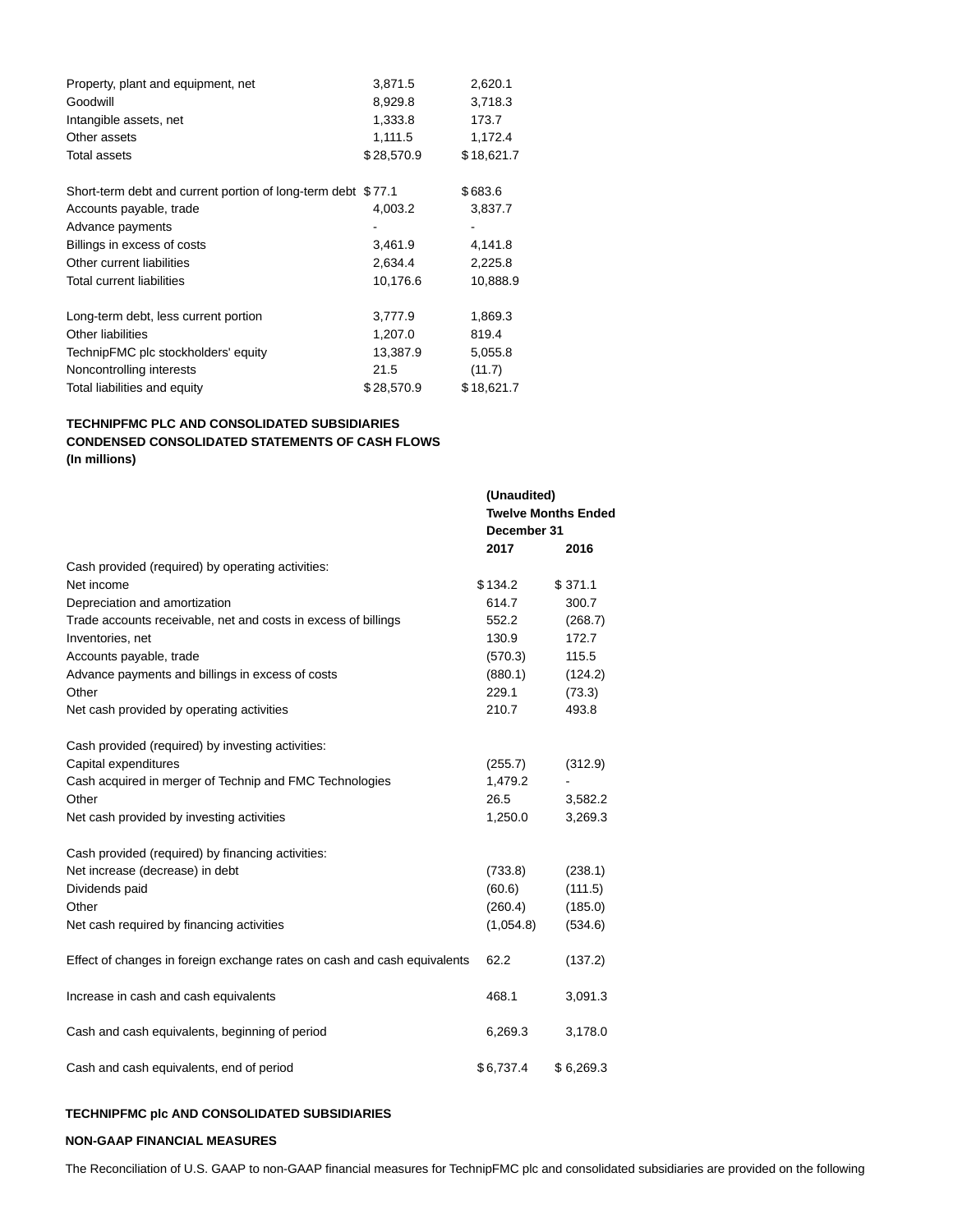pages. The financial results reflect the following information:

- On January 16, 2017, TechnipFMC was created by the business combination of Technip S.A. (Technip) and FMC Technologies, Inc. (FMC Technologies).
- In December of 2016, Technip increased its ownership in the Yamal LNG joint venture and became the controlling shareholder. Under U.S. GAAP, this would have resulted in full consolidation of the joint venture on the date of the transaction.

The Non-GAAP results for the three and twelve months ended December 31, 2017:

- 1. Include the results of Technip for the full period;
- 2. Include the results of FMC Technologies for the period January 17 to December 31, 2017; revenue of \$112.9 million during the period from January 1 to January 16, 2017 were excluded, of which approximately 70 percent from Subsea and the remainder from Surface Technologies; and
- 3. Fully consolidate the Yamal LNG joint venture for the full period, within the Onshore/Offshore segment.

The Non-GAAP pro forma results for the three and twelve months ended December 31, 2016:

- 1. Include the results of both Technip and FMC Technologies for the full period;
- 2. Combine FMC Technologies' former Surface Technologies and Energy Infrastructure segments to form the pro forma Surface Technologies segment;
- 3. Purchase price accounting adjustments applied on an equal basis to results for the three and twelve months ended December 31, 2017 to provide comparability; and
- 4. Fully consolidate the Yamal LNG joint venture for the full period, within the Onshore/Offshore segment.

When referencing these financial statements, adjusted EBITDA is also used to describe EBITDA excluding amortization related to the impact of purchase price accounting and other charges and credits.

# **TECHNIPFMC PLC AND CONSOLIDATED SUBSIDIARIES RECONCILIATION OF GAAP TO NON-GAAP FINANCIAL MEASURES**

**(In millions, unaudited)**

#### **Charges and Credits**

In addition to financial results determined in accordance with U.S. generally accepted accounting principles (GAAP), the Fourth Quarter 2017 Earnings Release also includes non-GAAP financial measures (as defined in Item 10 of Regulation S-K of the Securities Exchange Act of 1934, as amended) and describes performance on a year-over-year basis against 2016 pro forma results and measures. Net income, excluding charges and credits, as well as measures derived from it (including Diluted EPS, excluding charges and credits; Income before net interest expense and taxes, excluding charges and credits ("Adjusted Operating profit"); Depreciation and amortization, excluding charges and credits; Earnings before net interest expense, income taxes, depreciation and amortization, excluding charges and credits ("Adjusted EBITDA"); and net cash) are non-GAAP financial measures. Management believes that the exclusion of charges and credits from these financial measures enables investors and management to more effectively evaluate TechnipFMC's operations and consolidated results of operations period-over-period, and to identify operating trends that could otherwise be masked or misleading to both investors and management by the excluded items. These measures are also used by management as performance measures in determining certain incentive compensation. The foregoing non-GAAP financial measures should be considered by investors in addition to, not as a substitute for or superior to, other measures of financial performance prepared in accordance with GAAP. The following is a reconciliation of the most comparable financial measures under GAAP to the non-GAAP financial measures.

#### **Three Months Ended**

**December 31, 2017**

|                                                                    | Net income<br>(loss)<br>attributable to<br><b>TechnipFMC</b><br>plc | Net (income) loss<br>attributable to<br>noncontrolling<br>interests | <b>Provision</b><br>for income<br>taxes | <b>Net</b><br>interest<br>expense | Income before<br>net interest<br>expense and<br>income taxes<br>(Operating<br>profit) | <b>Depreciation</b><br>and<br>amortization | Lammya vervic<br>net interest<br>expense, income<br>taxes,<br>depreciation and<br>amortization<br>(EBITDA) |
|--------------------------------------------------------------------|---------------------------------------------------------------------|---------------------------------------------------------------------|-----------------------------------------|-----------------------------------|---------------------------------------------------------------------------------------|--------------------------------------------|------------------------------------------------------------------------------------------------------------|
| <b>TechnipFMC</b><br>plc, as reported<br>Charges and<br>(credits): | \$(153.9)                                                           | \$(26.4)                                                            | \$295.8                                 | \$(122.8)                         | \$291.1                                                                               | \$153.0                                    | \$444.1                                                                                                    |
| Impairment and<br>other charges                                    | 11.7                                                                | $\overline{\phantom{0}}$                                            | 6.8                                     | $\,$                              | 18.5                                                                                  | $\,$                                       | 18.5                                                                                                       |

**Earnings before**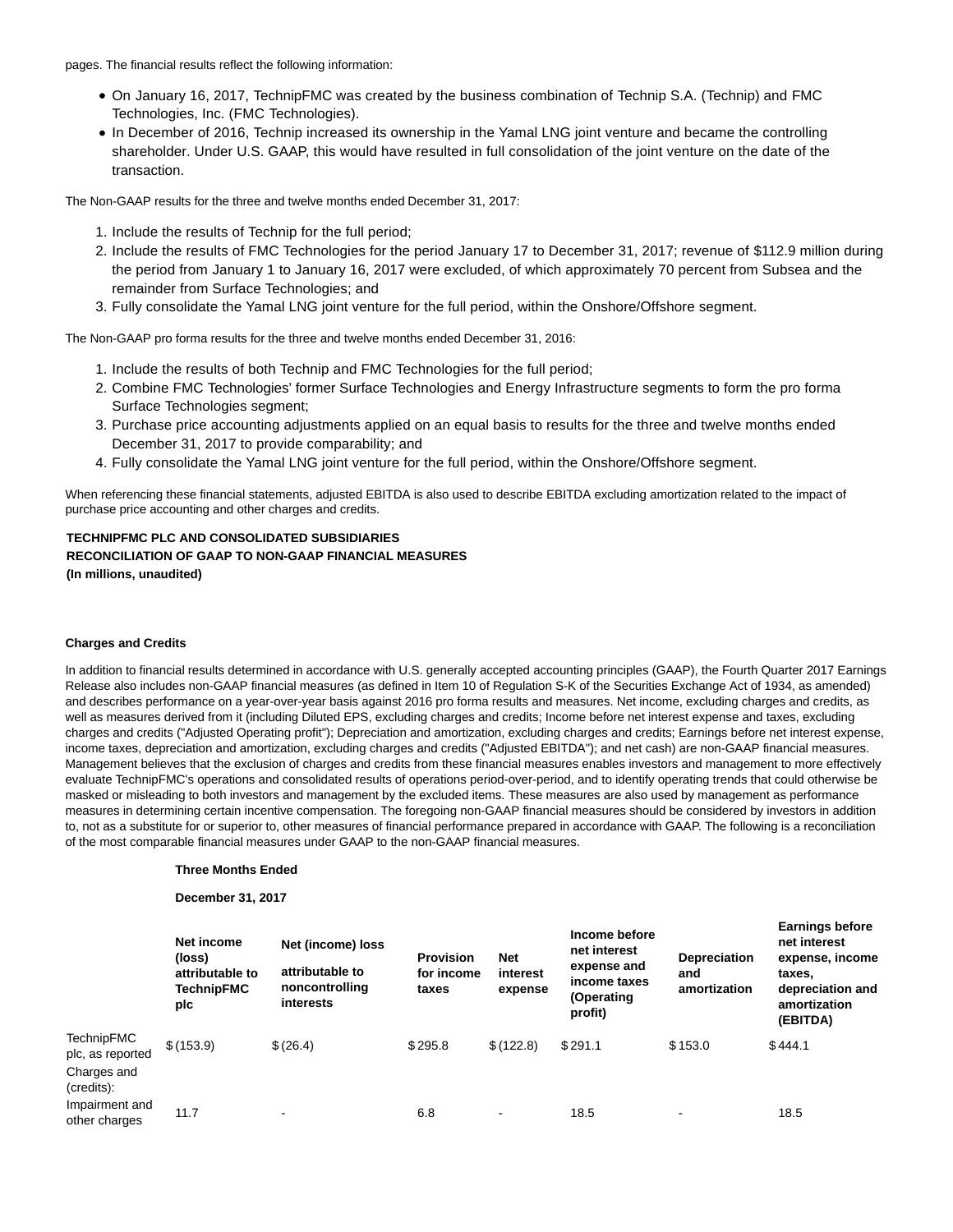| Restructuring<br>and other<br>severance<br>charges                     | 73.5   |          | 42.7    | ٠                        | 116.2   | $\overline{\phantom{a}}$ | 116.2   |
|------------------------------------------------------------------------|--------|----------|---------|--------------------------|---------|--------------------------|---------|
| <b>Business</b><br>combination<br>transaction and<br>integration costs | 10.6   |          | 4.0     | $\overline{\phantom{a}}$ | 14.6    |                          | 14.6    |
| Change in<br>accounting<br>estimate                                    | ٠      |          |         |                          | ٠       |                          |         |
| Purchase price<br>accounting<br>adjustments                            | 10.8   |          | 4.0     |                          | 14.8    | (35.1)                   | (20.3)  |
| Tax reform                                                             | 138.2  |          | (138.2) |                          | ۰       |                          | ۰       |
| Adjusted<br>financial<br>measures                                      | \$90.9 | \$(26.4) | \$215.1 | \$(122.8)                | \$455.2 | \$117.9                  | \$573.1 |

#### **Pro Forma Three Months Ended**

**December 31, 2016**

|                                                                            |                                                                            | Net (income) loss                                                                                          |                                         |                                   |                                                                                              |                                     | <b>Earnings before</b>                                                                    |
|----------------------------------------------------------------------------|----------------------------------------------------------------------------|------------------------------------------------------------------------------------------------------------|-----------------------------------------|-----------------------------------|----------------------------------------------------------------------------------------------|-------------------------------------|-------------------------------------------------------------------------------------------|
| (including<br>legacy FMC<br><b>Technologies</b><br>and PPA<br>adjustments) | <b>Net income</b><br>(loss)<br>attributable to<br><b>TechnipFMC</b><br>plc | attributable to<br>noncontrolling<br>interests and net<br>income (loss) from<br>discontinued<br>operations | <b>Provision</b><br>for income<br>taxes | <b>Net</b><br>interest<br>expense | Income before<br>net interest<br>expense and<br>income taxes<br>(Operating<br>profit (loss)) | Depreciation<br>and<br>amortization | net interest<br>expense, income<br>taxes,<br>depreciation and<br>amortization<br>(EBITDA) |
| <b>TechnipFMC</b><br>plc, as pro forma                                     | \$(100.6)                                                                  | \$26.1                                                                                                     | \$88.4                                  | \$(14.6)                          | \$(23.7)                                                                                     | \$234.8                             | \$211.1                                                                                   |
| Charges and<br>(credits):                                                  |                                                                            |                                                                                                            |                                         |                                   |                                                                                              |                                     |                                                                                           |
| Impairment and<br>other charges                                            | (4.2)                                                                      |                                                                                                            | (2.4)                                   |                                   | (6.6)                                                                                        |                                     | (6.6)                                                                                     |
| Restructuring<br>and other<br>severance<br>charges                         | 175.3                                                                      |                                                                                                            | 89.9                                    |                                   | 265.2                                                                                        |                                     | 265.2                                                                                     |
| <b>Business</b><br>combination<br>transaction and<br>integration costs     | 51.4                                                                       |                                                                                                            | 25.1                                    |                                   | 76.5                                                                                         |                                     | 76.5                                                                                      |
| Purchase price<br>accounting<br>adjustments                                | 10.8                                                                       |                                                                                                            | 4.0                                     |                                   | 14.8                                                                                         | (35.1)                              | (20.3)                                                                                    |
| Adjusted<br>financial<br>measures                                          | \$132.7                                                                    | \$26.1                                                                                                     | \$205.0                                 | \$(14.6)                          | \$326.2                                                                                      | \$199.7                             | \$525.9                                                                                   |

### **TECHNIPFMC PLC AND CONSOLIDATED SUBSIDIARIES RECONCILIATION OF GAAP TO NON-GAAP FINANCIAL MEASURES (In millions, unaudited)**

#### **Charges and Credits**

In addition to financial results determined in accordance with U.S. generally accepted accounting principles (GAAP), the Fourth Quarter 2017 Earnings Release also includes non-GAAP financial measures (as defined in Item 10 of Regulation S-K of the Securities Exchange Act of 1934, as amended) and describes performance on a year-over-year basis against 2016 pro forma results and measures. Net income, excluding charges and credits, as well as measures derived from it (including Diluted EPS, excluding charges and credits; Income before net interest expense and taxes, excluding charges and credits ("Adjusted Operating profit"); Depreciation and amortization, excluding charges and credits; Earnings before net interest expense, income taxes, depreciation and amortization, excluding charges and credits ("Adjusted EBITDA"); and net cash) are non-GAAP financial measures. Management believes that the exclusion of charges and credits from these financial measures enables investors and management to more effectively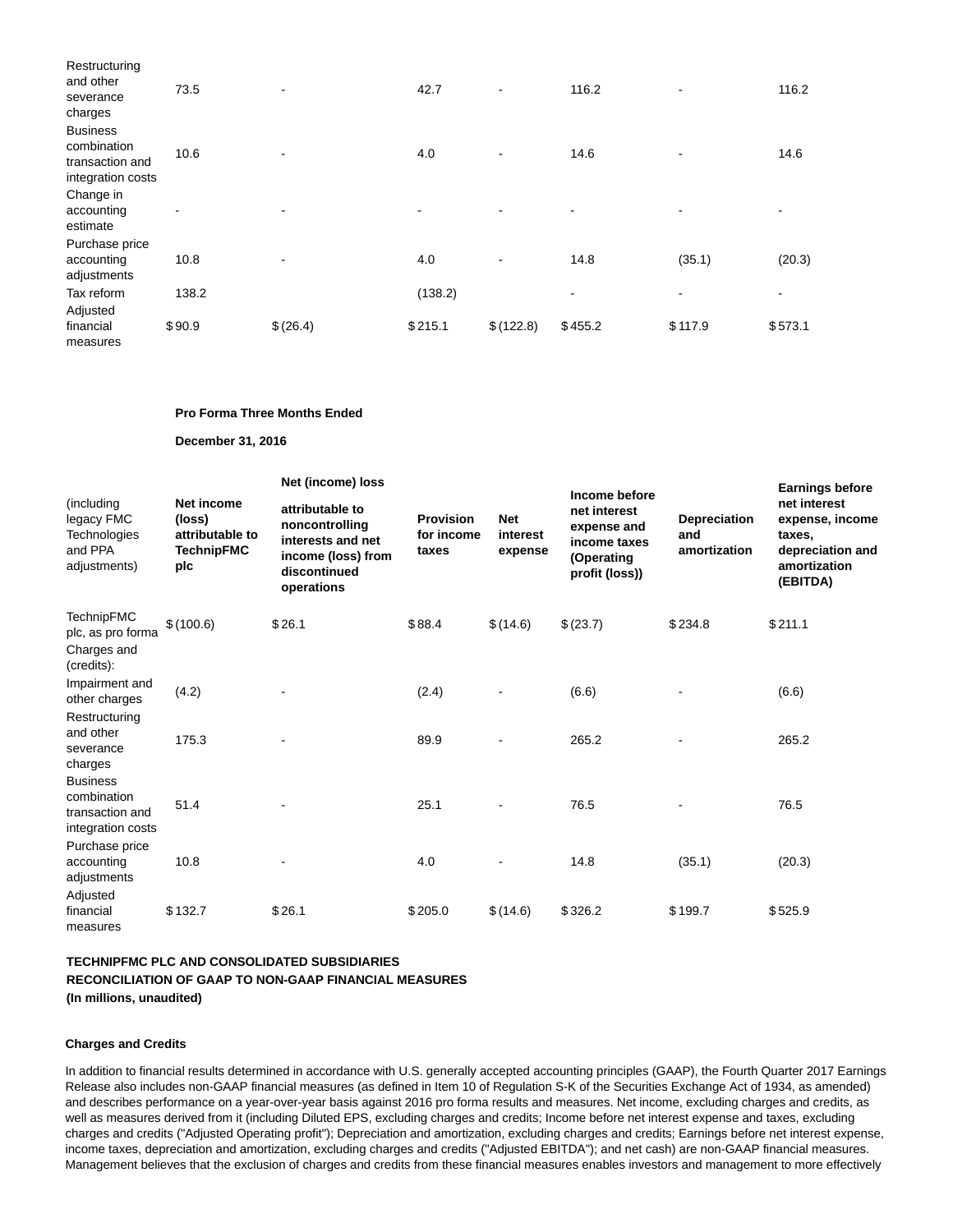evaluate TechnipFMC's operations and consolidated results of operations period-over-period, and to identify operating trends that could otherwise be masked or misleading to both investors and management by the excluded items. These measures are also used by management as performance measures in determining certain incentive compensation. The foregoing non-GAAP financial measures should be considered by investors in addition to, not as a substitute for or superior to, other measures of financial performance prepared in accordance with GAAP. The following is a reconciliation of the most comparable financial measures under GAAP to the non-GAAP financial measures.

#### **Twelve Months Ended**

### **December 31, 2017**

|                                                                        | <b>Net income</b><br>attributable to<br><b>TechnipFMC</b><br>plc | Net (income) loss<br>attributable to<br>noncontrolling<br>interests | <b>Provision</b><br>for income<br>taxes | <b>Net</b><br>interest<br>expense | Income before<br>net interest<br>expense and<br>income taxes<br>(Operating<br>profit) | <b>Depreciation</b><br>and<br>amortization | <b>Earnings before</b><br>net interest<br>expense, income<br>taxes,<br>depreciation and<br>amortization<br>(EBITDA) |
|------------------------------------------------------------------------|------------------------------------------------------------------|---------------------------------------------------------------------|-----------------------------------------|-----------------------------------|---------------------------------------------------------------------------------------|--------------------------------------------|---------------------------------------------------------------------------------------------------------------------|
| TechnipFMC plc,<br>as reported                                         | \$113.3                                                          | \$(20.9)                                                            | \$545.5                                 | \$ (363.3)                        | \$1,043.0                                                                             | \$614.7                                    | \$1,657.7                                                                                                           |
| Charges and<br>(credits):                                              |                                                                  |                                                                     |                                         |                                   |                                                                                       |                                            |                                                                                                                     |
| Impairment and<br>other charges                                        | 17.2                                                             |                                                                     | 10.3                                    |                                   | 27.5                                                                                  |                                            | 27.5                                                                                                                |
| Restructuring<br>and other<br>severance<br>charges                     | 102.6                                                            |                                                                     | 61.4                                    |                                   | 164.0                                                                                 |                                            | 164.0                                                                                                               |
| <b>Business</b><br>combination<br>transaction and<br>integration costs | 63.7                                                             |                                                                     | 38.1                                    |                                   | 101.8                                                                                 |                                            | 101.8                                                                                                               |
| Change in<br>accounting<br>estimate                                    | 16.0                                                             |                                                                     | 5.9                                     |                                   | 21.9                                                                                  |                                            | 21.9                                                                                                                |
| Purchase price<br>accounting<br>adjustments                            | 152.5                                                            |                                                                     | 56.4                                    | 0.3                               | 208.6                                                                                 | (150.4)                                    | 58.2                                                                                                                |
| Tax reform                                                             | 138.2                                                            |                                                                     | (138.2)                                 |                                   | $\blacksquare$                                                                        | $\blacksquare$                             | ٠                                                                                                                   |
| Adjusted<br>financial<br>measures                                      | \$603.5                                                          | \$(20.9)                                                            | \$579.4                                 | \$ (363.0)                        | \$1,566.8                                                                             | \$464.3                                    | \$2,031.1                                                                                                           |

#### **Pro Forma Twelve Months Ended**

#### **December 31, 2016**

|                                                                            |                                                           | Net (income) loss                                                                                          |                                         |                                   |                                                                                       |                                            | <b>Earnings before</b>                                                                    |
|----------------------------------------------------------------------------|-----------------------------------------------------------|------------------------------------------------------------------------------------------------------------|-----------------------------------------|-----------------------------------|---------------------------------------------------------------------------------------|--------------------------------------------|-------------------------------------------------------------------------------------------|
| (including legacy<br><b>FMC</b><br>Technologies<br>and PPA<br>adjustments) | Net income<br>attributable to<br><b>TechnipFMC</b><br>plc | attributable to<br>noncontrolling<br>interests and net<br>income (loss) from<br>discontinued<br>operations | <b>Provision</b><br>for income<br>taxes | <b>Net</b><br>interest<br>expense | Income before<br>net interest<br>expense and<br>income taxes<br>(Operating<br>profit) | <b>Depreciation</b><br>and<br>amortization | net interest<br>expense, income<br>taxes,<br>depreciation and<br>amortization<br>(EBITDA) |
| TechnipFMC plc, \$378.2<br>as pro forma<br>Charges and<br>(credits):       |                                                           | \$13.5                                                                                                     | \$284.7                                 | \$(29.1)                          | \$678.5                                                                               | \$712.5                                    | \$1,391.0                                                                                 |
| Impairment and<br>other charges                                            | 72.4                                                      |                                                                                                            | 8.4                                     |                                   | 80.8                                                                                  | ٠                                          | 80.8                                                                                      |
| Restructuring<br>and other<br>severance<br>charges                         | 249.5                                                     |                                                                                                            | 113.3                                   |                                   | 362.8                                                                                 | ٠                                          | 362.8                                                                                     |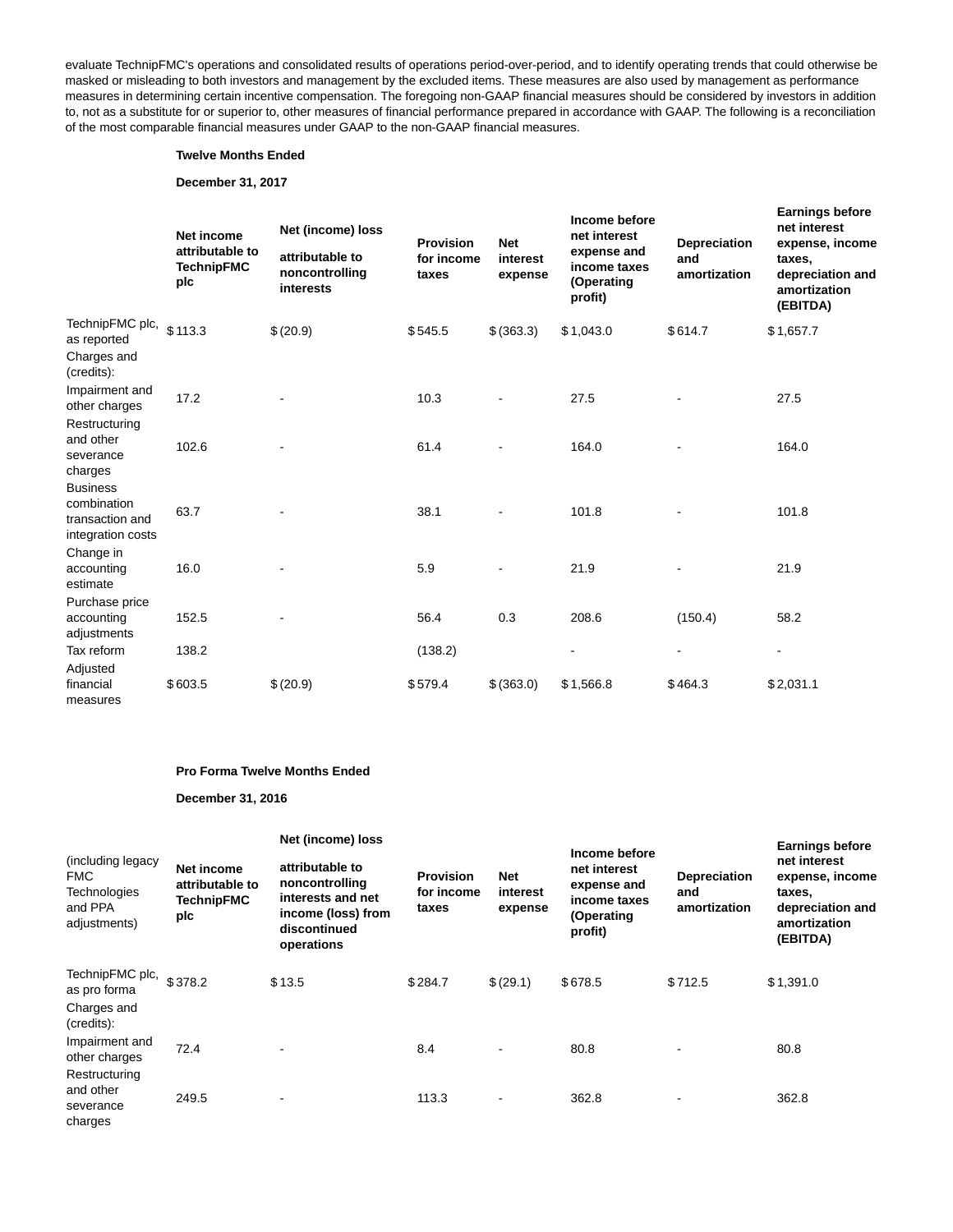| <b>Business</b><br>combination<br>transaction and<br>integration costs | 94.0    | $\blacksquare$ | 43.8    |           | 137.8     |         | 137.8     |
|------------------------------------------------------------------------|---------|----------------|---------|-----------|-----------|---------|-----------|
| Purchase price<br>accounting<br>adjustments                            | 152.5   | $\,$           | 56.4    | 0.3       | 208.6     | (150.4) | 58.2      |
| Adjusted<br>financial<br>measures                                      | \$946.6 | \$13.5         | \$506.6 | \$ (28.8) | \$1,468.5 | \$562.1 | \$2,030.6 |

### **TECHNIPFMC PLC AND CONSOLIDATED SUBSIDIARIES RECONCILIATION OF GAAP TO NON-GAAP FINANCIAL MEASURES (In millions except per share amounts)**

**(Unaudited) Three Months Ended Twelve Months Ended December 31 December 31 2017 2016 2017 2016** (after-tax) Net income (loss) attributable to TechnipFMC plc, as reported  $$(154)$  \$ (134) \$ 113 \$ 393 Charges and (credits): Impairment and other charges (1) 11 (6) 17 25 Restructuring and other severance charges (2)  $\overline{74}$  74 159 103 201 Business combination transaction and integration costs (3) 11 41 64 61 Change in accounting estimate (4)  $\sim$  16 Purchase price accounting adjustments (5) 11 - 153 Tax reform (6) 138 - 138 - 138 - 138 - 138 - 138 - 138 - 138 - 138 - 138 - 138 - 138 - 138 - 138 - 138 - 138 -Adjusted net income attributable to TechnipFMC plc  $$91$  \$ 60 \$ 604 \$ 680 Earnings (loss) per diluted share attributable to TechnipFMC plc, as reported \$ (0.33) \$ (1.13) \$ 0.24 \$ 3.16 Adjusted diluted EPS attributable to TechnipFMC plc  $$0.20$  \$ 0.50 \$1.29 \$ 5.45

(1) Tax effect of \$7 million and \$(3) million during the three months ended and \$10 million and \$12 million during the twelve months ended December 31, 2017 and 2016, respectively.

(2) Tax effect of \$43 million and \$83 million during the three months ended and \$61 million and \$103 million during the twelve months ended December 31, 2017 and 2016, respectively.

(3) Tax effect of \$4 million and \$21 million during the three months ended and \$38 million and \$31 million during the twelve months ended December 31, 2017 and 2016, respectively.)

(4) Tax effect of nil and nil during the three months ended and \$6 million and nil during the twelve months ended December 31, 2017 and 2016, respectively.

(5) Tax effect of \$4 million and nil during the three months ended and \$56 million and nil during the twelve months ended December 31, 2017 and 2016, respectively.

(6) Tax effect of \$138 million and nil during the three months ended and \$138 million and nil during the twelve months ended December 31, 2017 and 2016, respectively.

### **TECHNIPFMC PLC AND CONSOLIDATED SUBSIDIARIES**

### **RECONCILIATION OF GAAP TO NON-GAAP FINANCIAL MEASURES**

**(In millions, unaudited)**

|                                        |                       | <b>Three Months Ended</b>   |                                       |                        |              |
|----------------------------------------|-----------------------|-----------------------------|---------------------------------------|------------------------|--------------|
|                                        |                       | December 31, 2017           |                                       |                        |              |
|                                        | <b>Subsea</b>         | Onshore/<br><b>Offshore</b> | <b>Surface</b><br><b>Technologies</b> | Corporate and<br>Other | <b>Total</b> |
| Revenue                                | $$1,292.2$ $$2,019.5$ |                             | \$372.3                               | \$(1.0)                | \$3,683.0    |
| Operating profit, pre-tax, as reported | \$67.4                | \$257.2                     | \$53.3                                | \$ (86.8)              | \$291.1      |
| Charges and (credits):                 |                       |                             |                                       |                        |              |
| Impairment and other charges           | 9.3                   | ٠                           | 3.2                                   | 6.0                    | 18.5         |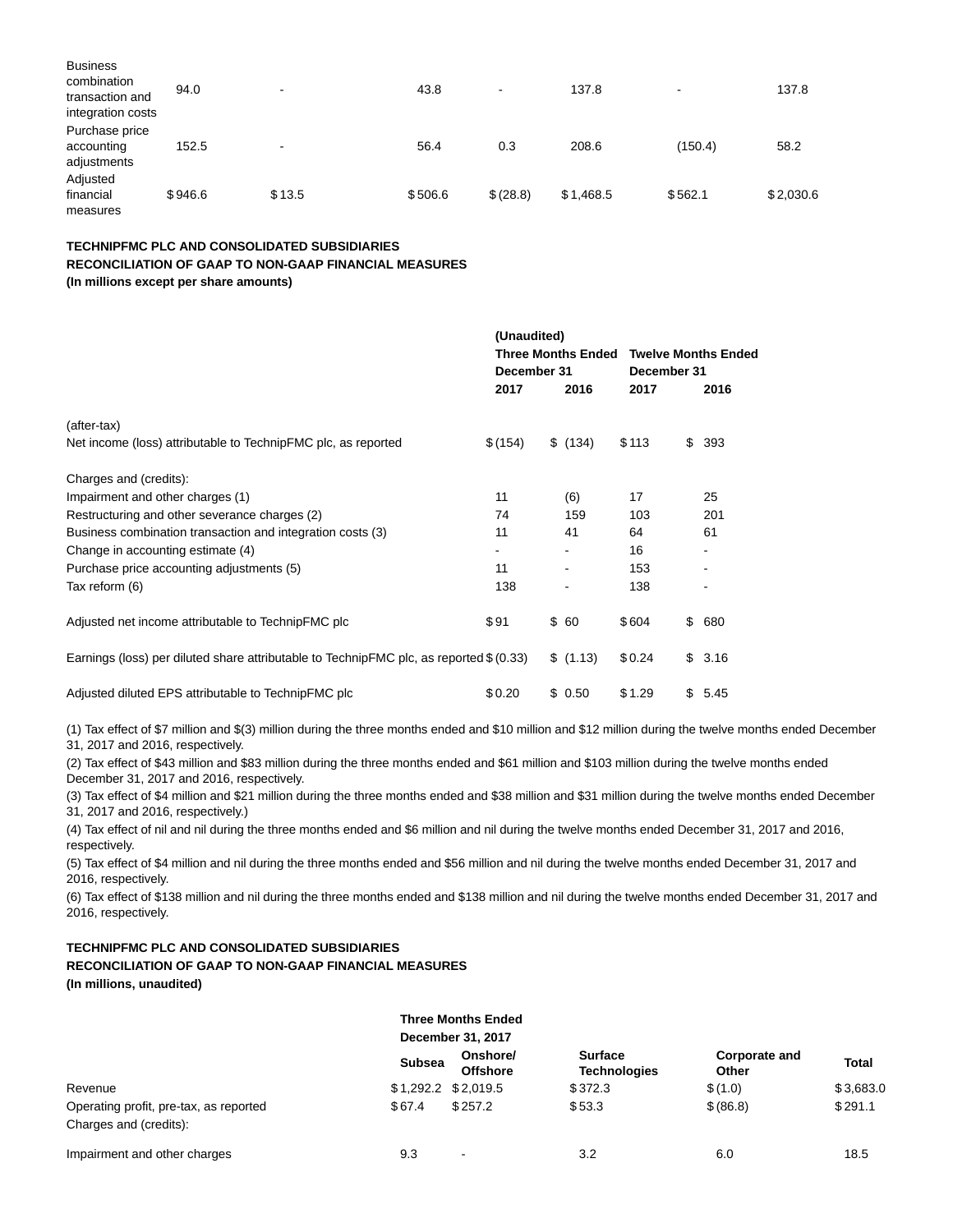| Restructuring and other severance charges                           | 55.0    | 26.1    | 4.1    | 31.0     | 116.2   |
|---------------------------------------------------------------------|---------|---------|--------|----------|---------|
| Business combination transaction and integration costs              |         |         | ۰      | 14.6     | 14.6    |
| Change in accounting estimate                                       |         |         |        | ۰        |         |
| Purchase price accounting adjustments -<br>non-amortization related | (14.8)  |         | 1.0    | (6.5)    | (20.3)  |
| Purchase price accounting adjustments - amortization<br>related     | 34.5    | ٠       | 0.9    | (0.3)    | 35.1    |
| Subtotal                                                            | 84.0    | 26.1    | 9.2    | 44.8     | 164.1   |
| <b>Adjusted Operating profit</b>                                    | 151.4   | 283.3   | 62.5   | (42.0)   | 455.2   |
| Adjusted Depreciation and amortization                              | 92.7    | 11.2    | 13.3   | 0.7      | 117.9   |
| <b>Adjusted EBITDA</b>                                              | \$244.1 | \$294.5 | \$75.8 | \$(41.3) | \$573.1 |
| Operating profit margin, as reported                                | 5.2%    | 12.7%   | 14.3%  |          | 7.9%    |
| Adjusted Operating profit margin                                    | 11.7%   | 14.0%   | 16.8%  |          | 12.4%   |
| Adjusted EBITDA margin                                              | 18.9%   | 14.6%   | 20.4%  |          | 15.6%   |

|                                                                          |               | <b>Pro Forma Three Months Ended</b> |                                       |                               |           |
|--------------------------------------------------------------------------|---------------|-------------------------------------|---------------------------------------|-------------------------------|-----------|
|                                                                          |               | December 31, 2016                   |                                       |                               |           |
| (including legacy FMC Technologies and PPA<br>adjustments)               | <b>Subsea</b> | Onshore/<br><b>Offshore</b>         | <b>Surface</b><br><b>Technologies</b> | <b>Corporate and</b><br>Other | Total     |
| Revenue, as pro forma                                                    | \$2,024.1     | \$2,060.9                           | \$303.6                               | \$(8.9)                       | \$4,379.7 |
| Operating profit (loss), pre-tax, as pro forma<br>Charges and (credits): | \$146.3       | \$ (55.0)                           | \$ (5.3)                              | \$(109.7)                     | \$(23.7)  |
| Impairment and other charges                                             | 21.7          | (17.1)                              | 2.1                                   | (13.3)                        | (6.6)     |
| Restructuring and other severance charges                                | 44.6          | 184.0                               | 5.0                                   | 31.6                          | 265.2     |
| Business combination transaction and integration costs                   | 1.2           |                                     | 0.4                                   | 74.9                          | 76.5      |
| Purchase price accounting adjustments -<br>non-amortization related      | (14.8)        | $\overline{\phantom{a}}$            | 1.0                                   | (6.5)                         | (20.3)    |
| Purchase price accounting adjustments - amortization<br>related          | 34.5          | ٠                                   | 0.9                                   | (0.3)                         | 35.1      |
| Subtotal                                                                 | 87.2          | 166.9                               | 9.4                                   | 86.4                          | 349.9     |
| <b>Adjusted Operating profit</b>                                         | 233.5         | 111.9                               | 4.1                                   | (23.3)                        | 326.2     |
| Adjusted Depreciation and Amortization                                   | 162.4         | 22.7                                | 13.4                                  | 1.2                           | 199.7     |
| <b>Adjusted EBITDA</b>                                                   | \$395.9       | \$134.6                             | \$17.5                                | \$(22.1)                      | \$525.9   |
| Operating profit (loss) margin, as pro forma                             | 7.2%          | $-2.7%$                             | $-1.7%$                               |                               | $-0.5%$   |
| Adjusted Operating profit margin                                         | 11.5%         | 5.4%                                | 1.4%                                  |                               | 7.4%      |
| Adjusted EBITDA margin                                                   | 19.6%         | 6.5%                                | 5.8%                                  |                               | 12.0%     |

### **TECHNIPFMC PLC AND CONSOLIDATED SUBSIDIARIES RECONCILIATION OF GAAP TO NON-GAAP FINANCIAL MEASURES (In millions, unaudited)**

|                                                                     |                | <b>Twelve Months Ended</b>  |                                       |                        |            |
|---------------------------------------------------------------------|----------------|-----------------------------|---------------------------------------|------------------------|------------|
|                                                                     |                | December 31, 2017           |                                       |                        |            |
|                                                                     | <b>Subsea</b>  | Onshore/<br><b>Offshore</b> | <b>Surface</b><br><b>Technologies</b> | Corporate and<br>Other | Total      |
| Revenue                                                             | \$5.877.4      | \$7.904.5                   | \$1.274.6                             | \$0.4                  | \$15,056.9 |
| Operating profit (loss), pre-tax, as reported                       | \$460.5        | \$810.9                     | \$82.7                                | \$ (311.1)             | \$1,043.0  |
| Charges and (credits):                                              |                |                             |                                       |                        |            |
| Impairment and other charges                                        | 11.3           | ۰.                          | 10.2                                  | 6.0                    | 27.5       |
| Restructuring and other severance charges                           | 88.5           | 27.0                        | 9.1                                   | 39.4                   | 164.0      |
| Business combination transaction and integration costs              | $\blacksquare$ | $\overline{\phantom{0}}$    | $\blacksquare$                        | 101.8                  | 101.8      |
| Change in accounting estimate                                       | 11.8           | ۰                           | 10.1                                  | $\blacksquare$         | 21.9       |
| Purchase price accounting adjustments -<br>non-amortization related | 40.5           | $# -$                       | 43.3                                  | (25.6)                 | 58.2       |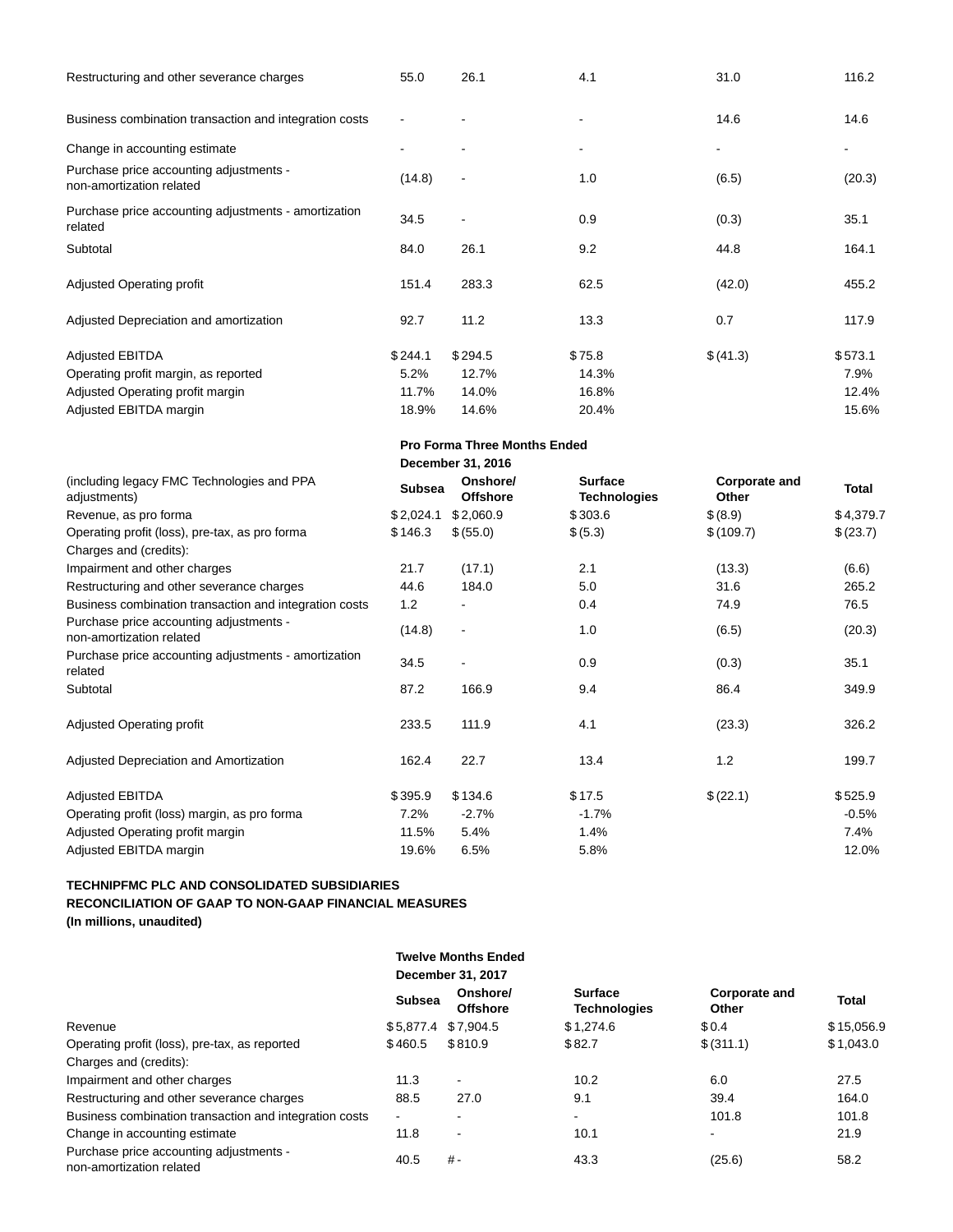| Purchase price accounting adjustments - amortization<br>related<br>Subtotal | 139.2<br>291.3 | $\blacksquare$<br>27.0 | 12.4<br>85.1 | (1.2)<br>120.4 | 150.4<br>523.8 |
|-----------------------------------------------------------------------------|----------------|------------------------|--------------|----------------|----------------|
| Adjusted Operating profit                                                   | 751.8          | 837.9                  | 167.8        | (190.7)        | 1.566.8        |
|                                                                             |                |                        |              |                |                |
| Adjusted Depreciation and amortization                                      | 368.0          | 41.1                   | 51.1         | 4.1            | 464.3          |
| <b>Adjusted EBITDA</b>                                                      | \$1.119.8      | \$879.0                | \$218.9      | \$(186.6)      | \$2,031.1      |
| Operating profit margin, as reported                                        | 7.8%           | 10.3%                  | 6.5%         |                | 6.9%           |
| Adjusted Operating profit margin                                            | 12.8%          | 10.6%                  | 13.2%        |                | 10.4%          |
| Adjusted EBITDA margin                                                      | 19.1%          | 11.1%                  | 17.2%        |                | 13.5%          |

**Pro Forma Twelve Months Ended**

|                                                                     |               | December 31, 2016           |                                       |                        |              |
|---------------------------------------------------------------------|---------------|-----------------------------|---------------------------------------|------------------------|--------------|
| (including legacy FMC Technologies and PPA<br>adjustments)          | <b>Subsea</b> | Onshore/<br><b>Offshore</b> | <b>Surface</b><br><b>Technologies</b> | Corporate and<br>Other | <b>Total</b> |
| Revenue, as pro forma                                               | \$9,150.5     | \$8,690.0                   | \$1,252.2                             | \$(23.9)               | \$19,068.8   |
| Operating profit (loss), pre-tax, as pro forma                      | \$982.6       | \$184.5                     | \$(122.0)                             | \$(366.6)              | \$678.5      |
| Charges and (credits):                                              |               |                             |                                       |                        |              |
| Impairment and other charges                                        | 26.0          | 14.6                        | 38.3                                  | 1.9                    | 80.8         |
| Restructuring and other severance charges                           | 69.9          | 222.1                       | 29.7                                  | 41.1                   | 362.8        |
| Business combination transaction and integration costs              | 1.2           |                             | 0.4                                   | 136.2                  | 137.8        |
| Purchase price accounting adjustments -<br>non-amortization related | 40.5          |                             | 43.3                                  | (25.6)                 | 58.2         |
| Purchase price accounting adjustments - amortization<br>related     | 139.2         |                             | 12.4                                  | (1.2)                  | 150.4        |
| Subtotal                                                            | 276.8         | 236.7                       | 124.1                                 | 152.4                  | 790.0        |
| <b>Adjusted Operating profit</b>                                    | 1,259.4       | 421.2                       | 2.1                                   | (214.2)                | 1,468.5      |
| Adjusted Depreciation and Amortization                              | 441.3         | 50.5                        | 68.1                                  | 2.2                    | 562.1        |
| <b>Adjusted EBITDA</b>                                              | \$1,700.7     | \$471.7                     | \$70.2                                | \$(212.0)              | \$2,030.6    |
| Operating profit (loss) margin, as pro forma                        | 10.7%         | 2.1%                        | $-9.7%$                               |                        | 3.6%         |
| Adjusted Operating profit margin                                    | 13.8%         | 4.8%                        | 0.2%                                  |                        | 7.7%         |
| Adjusted EBITDA margin                                              | 18.6%         | 5.4%                        | 5.6%                                  |                        | 10.6%        |

# **TECHNIPFMC PLC AND CONSOLIDATED SUBSIDIARIES RECONCILIATION OF GAAP TO NON-GAAP FINANCIAL MEASURES**

**(In millions, unaudited)**

|                                                       | December 31 | December 31, |  |
|-------------------------------------------------------|-------------|--------------|--|
|                                                       | 2017        | 2016         |  |
| Cash and cash equivalents                             | \$6.737.4   | \$6,269.3    |  |
| Short-term debt and current portion of long-term debt | (77.1)      | (683.6)      |  |
| Long-term debt, less current portion                  | (3,777.9)   | (1,869.3)    |  |
| Net cash                                              | \$2,882.4   | \$3,716.4    |  |

Net cash (debt) is a non-GAAP financial measure reflecting cash and cash equivalents, net of debt. Management uses this non-GAAP financial measure to evaluate TechnipFMC's capital structure and financial leverage. Management believes net cash (debt) is a meaningful financial measure that may also assist investors in understanding TechnipFMC's financial condition and underlying trends in its capital structure.

View source version on businesswire.com:<http://www.businesswire.com/news/home/20180221006317/en/>

Source: TechnipFMC plc